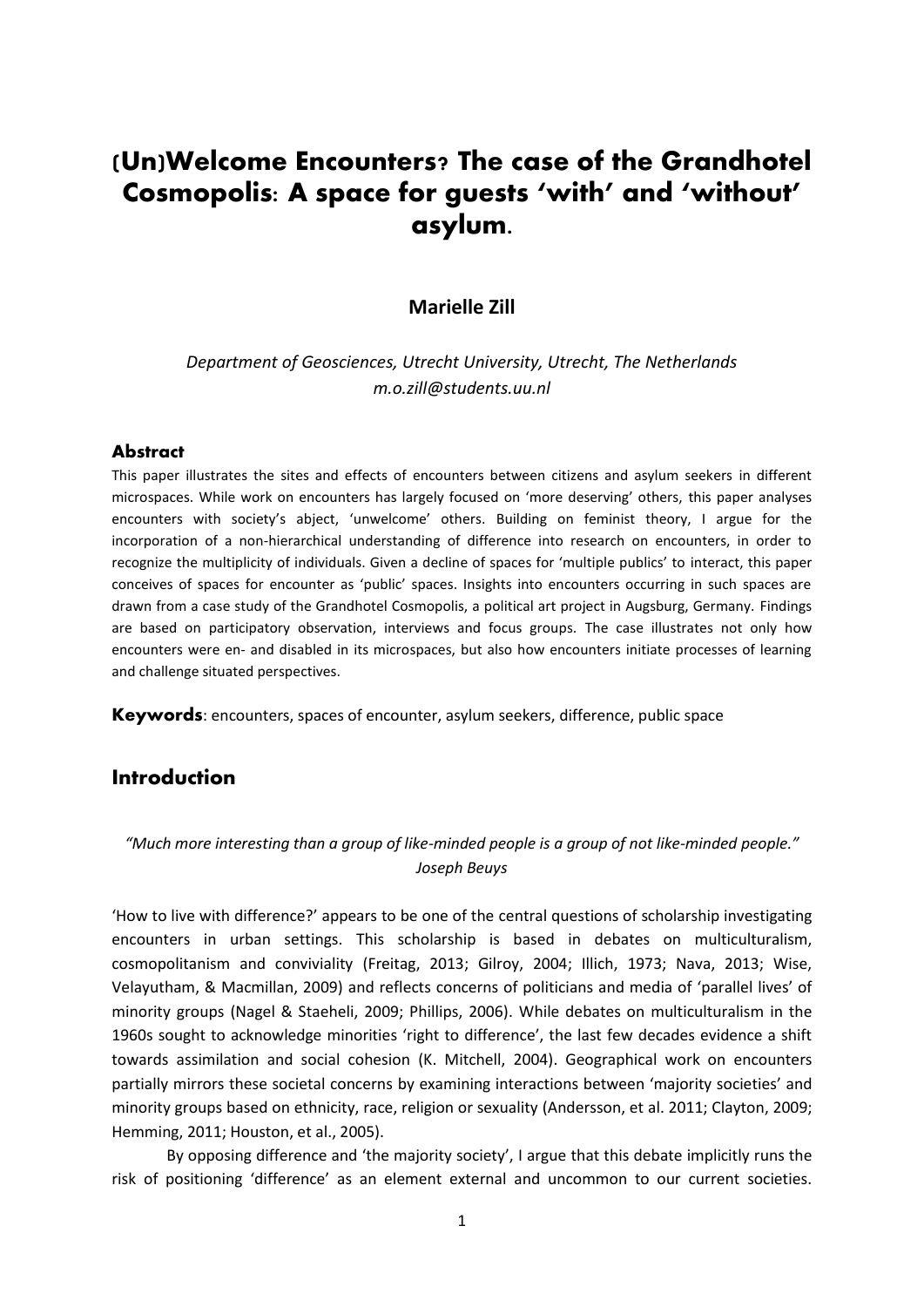Thereby, work on encounters 'with difference' ironically maintains a hierarchical understanding of difference (see Braidotti, 2011). This is reflected in the debate's prioritising of certain differences, while 'other' others, as represented by asylum seekers, remain largely absent from the debate. However, it is precisely these parts of society that are facing the highest levels of stigmatization and spatial exclusion (Bloch & Schuster, 2005; Hubbard, 2005; Hyndman, 2005). While research to a large degree thus focuses on 'desired encounters' with "more deserving" others (Sibley, 1998, p.94), the focal point of this research will be on the 'unwelcome' encounters with excluded individuals which constitute society's 'abject' – asylum seekers (Sibley, 1995, 1998). Therefore, this paper poses the question of how and where such encounters can take place and how they affect both citizens and asylum seekers.

By placing the focus on 'abject' others, this research emphasizes the importance of recognizing the multiplicity of subjects and a non-hierarchical understanding of difference for geographies of encounter. This understanding is not an argument against forms of political representation, but against the idea that social groups are defined by an inherent identity, rather than through a relational positioning of groups (Young, 2000). As a consequence, this paper argues against the notion of 'up-scaling' encounters to induce a positive perception of the entire minority group (Matejskova & Leitner, 2011; Valentine, 2008a) and for an understanding of 'meaningful' encounters which uncover the particularity of individuals. Next to placing 'abject' others at the centre of research, this study also argues for a shift from only validating so-called 'meaningful' encounters to seeing encounters as meaningful in themselves. This move is provoked by a closer examination of the nature of public space. Previous research has pointed to an increase in privatization and securitization of urban public spaces, leading to a recession of spaces that offer the ability for a heterogeneous public to interact (Iveson, 2007; D. Mitchell, 2003). Drawing on the work of Fraser (1997) and Young (2000), this paper argues that spaces which provide for different encounters are 'public' spaces and as such constitute a vital element for democratic societies.

Insights into 'unwelcome' encounters are drawn from a case study of the Grandhotel Cosmopolis, a space providing for encounters between asylum seekers and citizens; in its own terminology, 'guests with and without asylum'. It is located in a central part of the city of Augsburg, southern Germany and conceived as a 'social sculpture', based on the ideas of German artist Joseph Beuys. The Grandhotel is an attempt at including all members of society in the production of art, by extending the notion of art to the transformation of society and viewing every person as an artist capable of performing this transformation (Grandhotel Cosmopolis, 2014; Beuys, 1985). The project was initiated in September 2011 by local artists and activists, who converted a former home for the elderly into a 'Grandhotel' which offers beds to 56 asylum seekers and 44 tourists and includes 13 artist's studios. The building itself is owned by the protestant church, who rents out different parts of the building to the non-profit organization Grandhotel Cosmopolis e.V. and to the local administration of the state of Bavaria, the 'Regierung von Schwaben', who administers the district's asylum centres. As such, the Grandhotel is both an official asylum seekers' centre, as well as a hotel and cultural space.

The data was generated through participatory observation, semi-structured interviews and focus groups discussions. Participatory observation in the Grandhotel Cosmopolis was carried out from November 2013 until March 2014 on daily basis. During this time, I assumed the position of a volunteer and took part in events and helped perform daily tasks. Next to participatory observation, 17 interviews with volunteers and six interviews with asylum seekers were conducted. Volunteers were selected to represent a broad variation in age, background and length of participation in the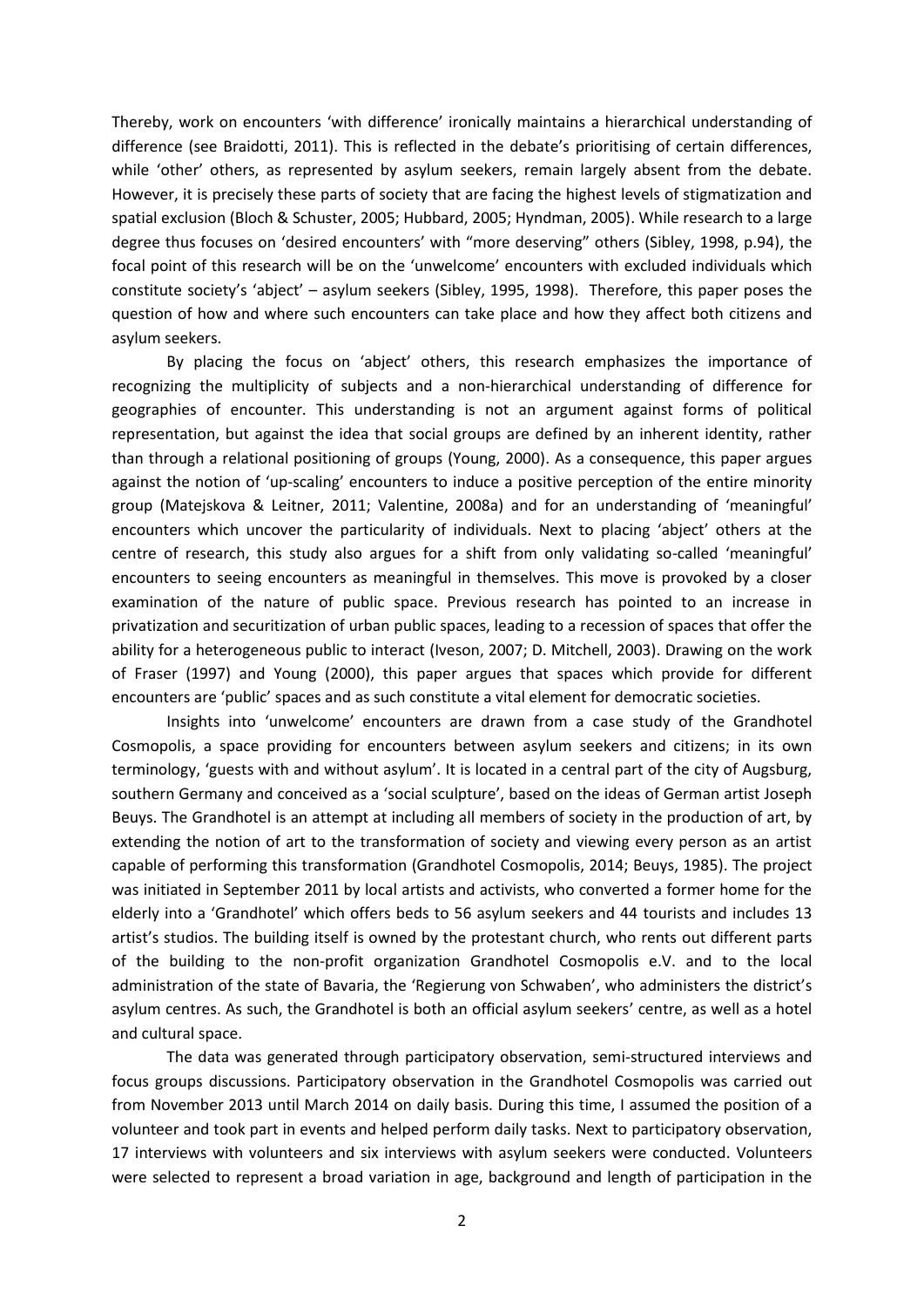project. Interviews were conducted in German, English or with the help of a translator. Interviews with asylum seekers conducted in English are marked with [o] for original, all other interview excerpts were translated from German. The interviews were transcribed and coded manually. Two focus groups were arranged, with 12 participants in the first and 8 participants in the second focus group. Both were held in open, public spaces of the Grandhotel and were transcribed manually.

The contribution this paper is seeking to make is both theoretical and empirical. As such, I will first provide an argument for the incorporation of a non-hierarchical understanding of difference into work on encounters. Recognising the multiplicity of difference also necessitates an inquiry into the heterogeneity of spaces of encounter. Thereafter, I will discuss the results of the empirical findings, starting out with a redefinition of encounters prompted by the research. This is succeeded by a description of the encounters occurring in various microspaces of the Grandhotel. In addition, the research also pertains to spaces of exclusion, as well as to factors disabling encounters in the Grandhotel. Before concluding, I will outline the effects of encounters on asylum seekers and volunteers.

#### **Encountering Difference and Representation**

Geographies of encounter appear to have fallen prey to a hierarchical understanding of difference in relation to subjectivity: For instance, how to "develop the capacity for living with difference" (Valentine & Sadgrove, 2012; Valentine, 2008a) or even "the challenges of living with difference" (Bannister & Kearns, 2013) imply that we have previously lived without difference, while reproducing an image of a homogenous society. Drawing on feminist and critical theory, I argue however that such an understanding endangers any movement toward societies which recognize the full range of existing differences.

Although Valentine has argued for the integration of 'intersectionality' into work on encounters (Valentine, 2008b), scholarship still largely ascribes difference to ethnic, religious, sexual or racial 'others'. To move beyond this understanding, I draw on Braidotti (2011, p. 75) who claims that "difference is not a neutral category, but a term that indexes exclusion from the entitlements to subjectivity: to be 'different from' means being worth 'less than'". Difference is thus connoted with pejoration, which in turn serves to assert sameness. "By extension, otherness is defined in negative terms as the specular counterpart of the Subject. […] This results in making an entire section of living beings into marginal and disposable bodies: these are the sexualized, racialized, and naturalized others".

Braidotti (2011) proposes a redefinition of difference in the form of a three level process. Level one is the differentiation between the universal subject and its other. This other is 'Woman' in feminist theory and acts as an institution and representation. On a second level, Woman as a representation can be distinguished from real-life women, who are multiplicitous, embodied subjects. The third level of differentiation is to acknowledge the differences within each woman and accords for the complexity of the embodied structure of the subject. This third level hence makes reference to the particularity of every-body and that any particular body exceeds representation. The merit of this scheme is the move beyond dualistic structures of thinking, which make the particularity and singularity of every-body visible – a nuance which is often lost in debates on "boat people" (O'Doherty & Lecouteur, 2007). Encounters in geographical research have thus been built on a misconception: They were encounters between society's universal subject and its Other, not between particular, multiplicitous individuals. The Other is robbed of agency, it is elevated and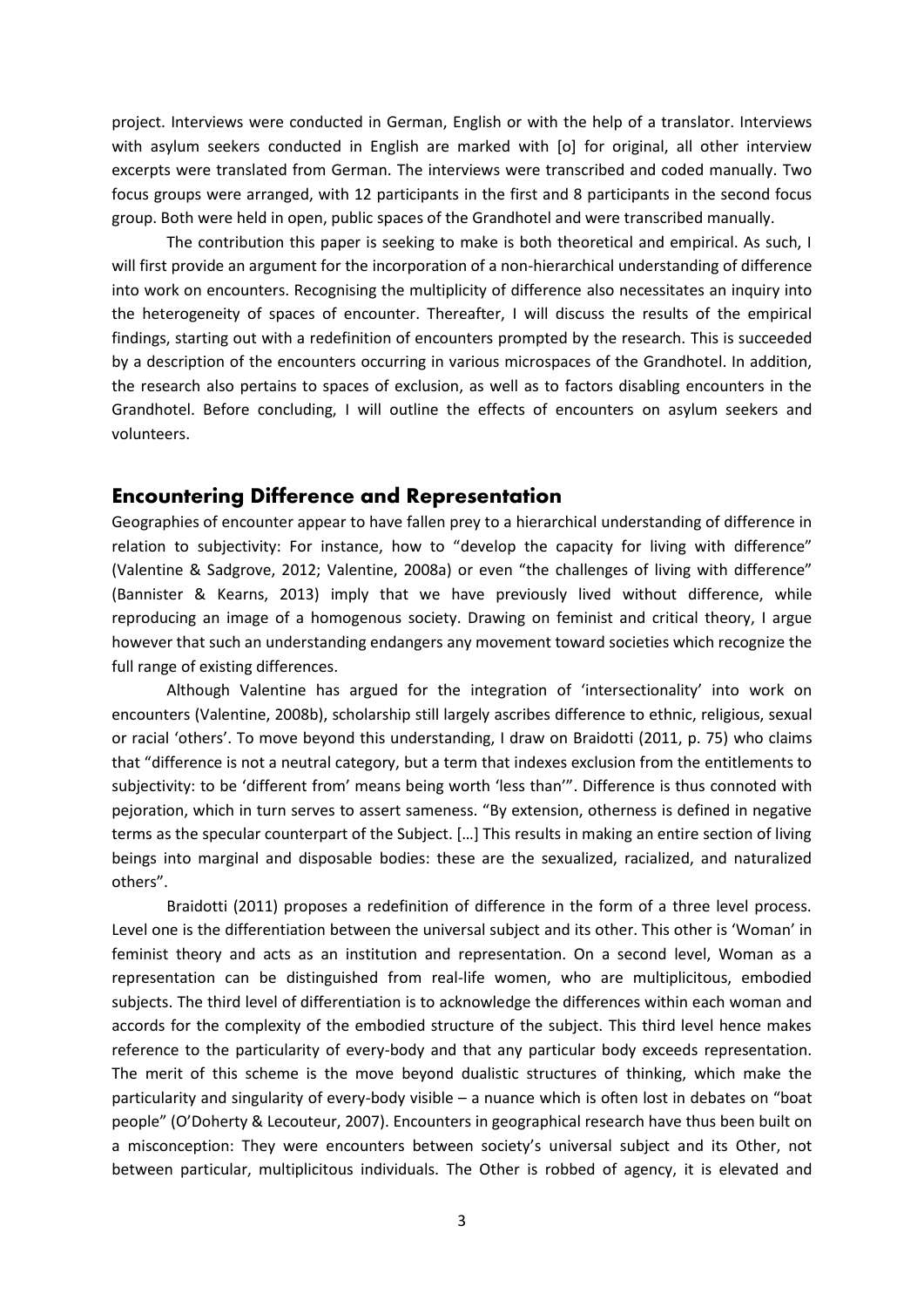subordinated at the same time – but not a fellow human being. The majority subject is then the prejudiced, powerful, undifferentiated individual. Both hide the particular human subject which is multiplicitous and constantly subject to change.

In differentiating between individuals and representation, Braidotti's framework sheds new light on notions of 'up-scaling' positive encounters with difference. 'Up-scaling' describes a process in which an encounter with a member of a minority group changes the perception of the entire minority group. However, empirical research shows that is mostly not the case for 'positive' encounters; rather, individuals tend to exclude the individual marked as 'different' from the minority group (Valentine, 2008; Matejskova & Leitner, 2011). Yet, the concept of 'up-scaling' equates a particular individual with a political representation and as such, fails to recognize the particularity and multiplicity of the individual. Exempting an individual from a social group during an encounter could thus also be read as the recognition of an individual's particularity. Instead of changing a representation to include positive connotations or removing stereotypes attached to it, what needs to be challenged is the idea of a social group existing as an identity and undifferentiated whole (Young, 2000).

### **Spaces for Encounter – Spaces for Publics?**

In a recent publication, Amin (2013, p. 75) connected the question of rights with debates on encountering difference. Drawing on Lefebvre's (1996) notion of 'right to the city' as "the right of all its inhabitants to shape urban life and to benefit from it", Amin contends that "the conferral of universal rights [should be seen as] a first step towards recognizing urban multiplicity". This connection of rights with encounters is particularly pertinent to encounters between asylum seekers and citizens of a city. A space of non-hierarchical encounter between different people must offer them the same rights, the same means to participation. Amin (2013, p.78) designates such a space as 'common ground', "understood as a gathering of equals, a meeting ground and a shared turf". While both Amin's and Lefebvre's notions leave the question of rights within a city a 'black box' (Attoh, 2011), the notion of 'common ground' helps distinguish spaces with differing rights and rules of conduct.

To move beyond simplistic conceptions of 'public' spaces, I distinguish between 'public space', 'the public/ a public' and the 'public sphere' (Staeheli, Mitchell, & Nagel, 2009). While 'public space' is used to refer to physical spaces, the 'public sphere' denotes "the metaphorical space in which dialogue and action circulate in the construction of publics" (ibid., p.634). More, Fraser (1997) differentiates between 'the public' and 'a public'. While 'the public' signals the idea of a singular public, 'a public' allows for the existence of multiple publics. Fraser (1997, p.80) in particular argues that an image of a singular, public sphere represents "a departure from, rather than the advance toward, democracy".

Therefore, Fraser argues for conceiving not of 'the public', but 'multiple publics'. Rather than being a sign of the fragmentation and decline of 'the public', the appearance and formation of multiple publics can contribute to a more democratic society. In the case of a singular public, "members of subordinated groups would have no arenas for deliberation among themselves about their needs, objectives, and strategies. They would not have venues in which to undertake communicative processes that were not, as it were, under the supervision of dominant groups" (1997, p.81). These competing publics then necessitate interpublic discursive interaction in virtual and material public spaces. The need of multiple publics for spaces of discursive interaction hence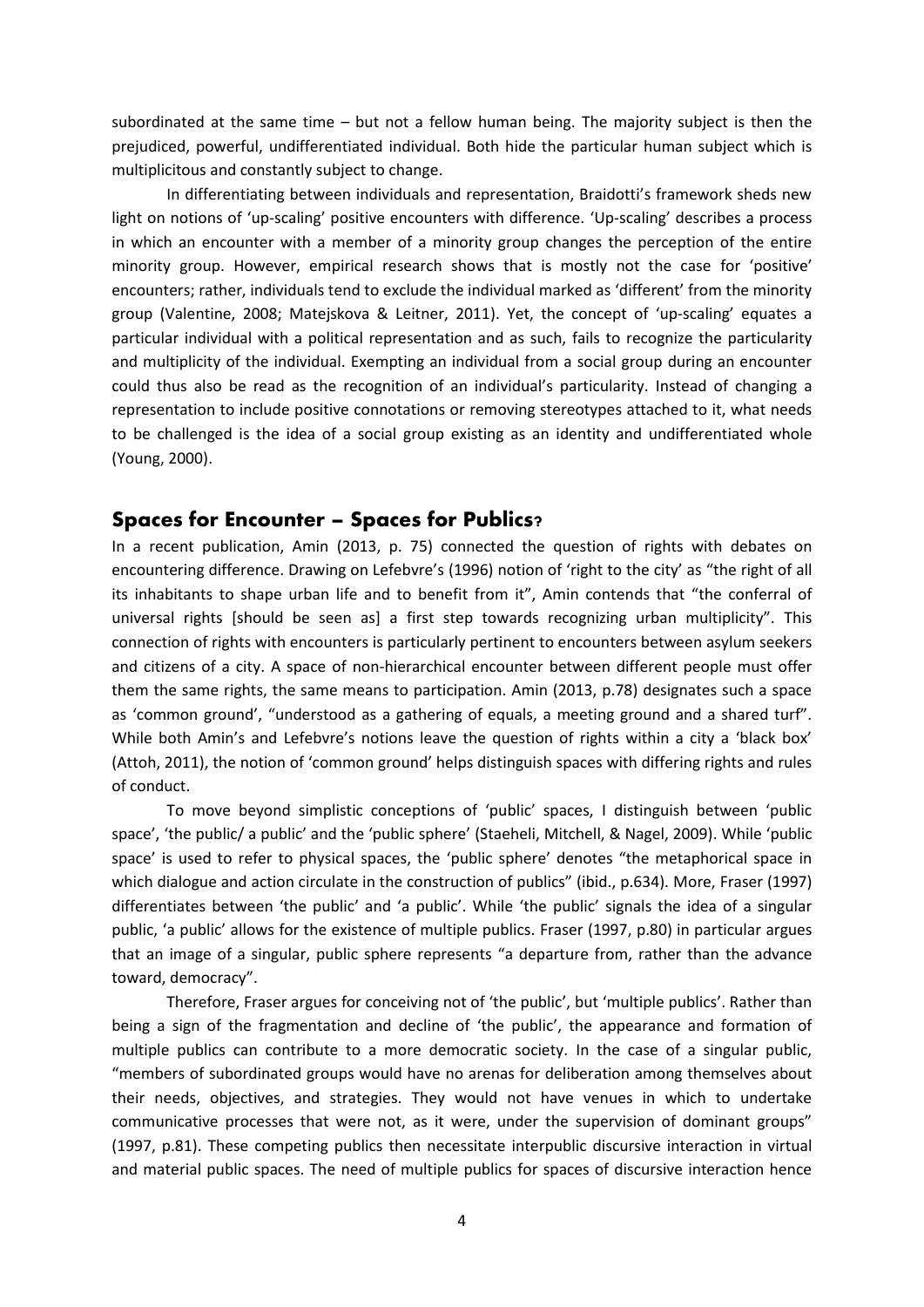turns the discussion full circle: Encounters with difference can thus be seen as contestations between multiple publics in public spaces. More, public spaces are *made public* through the heterogeneous encounters it enables (see also Merrifield, 2012). Spaces of encounter are then public spaces, spaces in which opinions and beliefs can be contested and exchanged, understandings and misunderstandings challenged or reinforced.

Alarmingly, however, it is these public spaces that are being eroded (Mitchell, 2003; Sorkin, 1992). As Mitchell (2003) argues, a politics based on interaction has been banned from the public spaces of the city; "corporate and state planners have created environments that are based on a desire for security more than interaction, for entertainment more than (perhaps divisive) politics". As a replacement, 'pseudo-public' spaces are being established, which are privately owned and market driven. They are carefully designed and regulated, even in terms of 'controlled' diversity, rather than "[promoting] unconstrained social differences". For more, "even as new groups are claiming greater access to the rights of society, the homogenization of 'the public' continues apace, since the sort of diversity that pseudopublic spaces encourage is a diversity bound up in the unifying, levelling, homogenizing forces of commodity, brand-oriented consumption" (ibid., p. 139).

As a result, these trends "imply the increasing alienation of people from the possibilities of unmediated social interaction and increasing control by powerful economic and social actors over the production and use of space" (ibid., 140). Hence, designating certain urban spaces as 'public' is a misrepresentation; work on encounters should therefore pay attention to the laws and regulations underwriting these spaces which allow for the exclusion of certain 'undesirable' differences from these sites. Geographical debates reflect this argument – other kinds of encounters with marginalized differences, such as asylum seekers, the homeless or prostitutes are strikingly absent. Worrying about the 'romanticization of urban encounters' is thus pertinent; rather than the urban being a space for multiple encounters, it appears as if there is a worrying decline of public spaces for encounters with multiple publics. Future research should thus highlight spaces that are still accessible to multiple publics and enable unmediated social interaction. The heterogeneity of publics present in the Grandhotel Cosmopolis indicates that this space could represent such a space for different publics to encounter and interact.

### **Sparks fly or they don't: Defining Encounters**

Within geographical scholarship, two types of encounter can be made out: On the one hand, the 'fleeting' or 'everyday' encounters that are ascribed to urban public spaces (Laurier & Philo, 2006a, 2006b; Thrift, 2005). On the other, more long-term, sustained contact is seen to arise from common activities (Amin, 2006; Ellis, Wright, & Parks, 2004; Matejskova & Leitner, 2011). Following Valentine (2008), fleeting encounters associated with public spaces should 'not be romanticized' in the sense that proximity alone could transform values. Nevertheless, other research does point out potential effects of these fleeting encounters such as practicing tolerance toward others (Bannister & Kearns, 2013) or negotiating the shared use of common space (Sennett, 1996).

The concept of the encounter is hence directed towards a particular outcome. If it is deemed 'meaningful' (Valentine, 2008) by a subject not yet defined, an encounter should change values and generate respect for so-called 'others'. Defining an encounter by its outcome however obscures what happens during an encounter, raising a number of questions: Is it possible to determine elements that demarcate an encounter? More, who is the subject judging the encounter as to whether or not it can be deemed meaningful and what are the norms underlying this judgement? If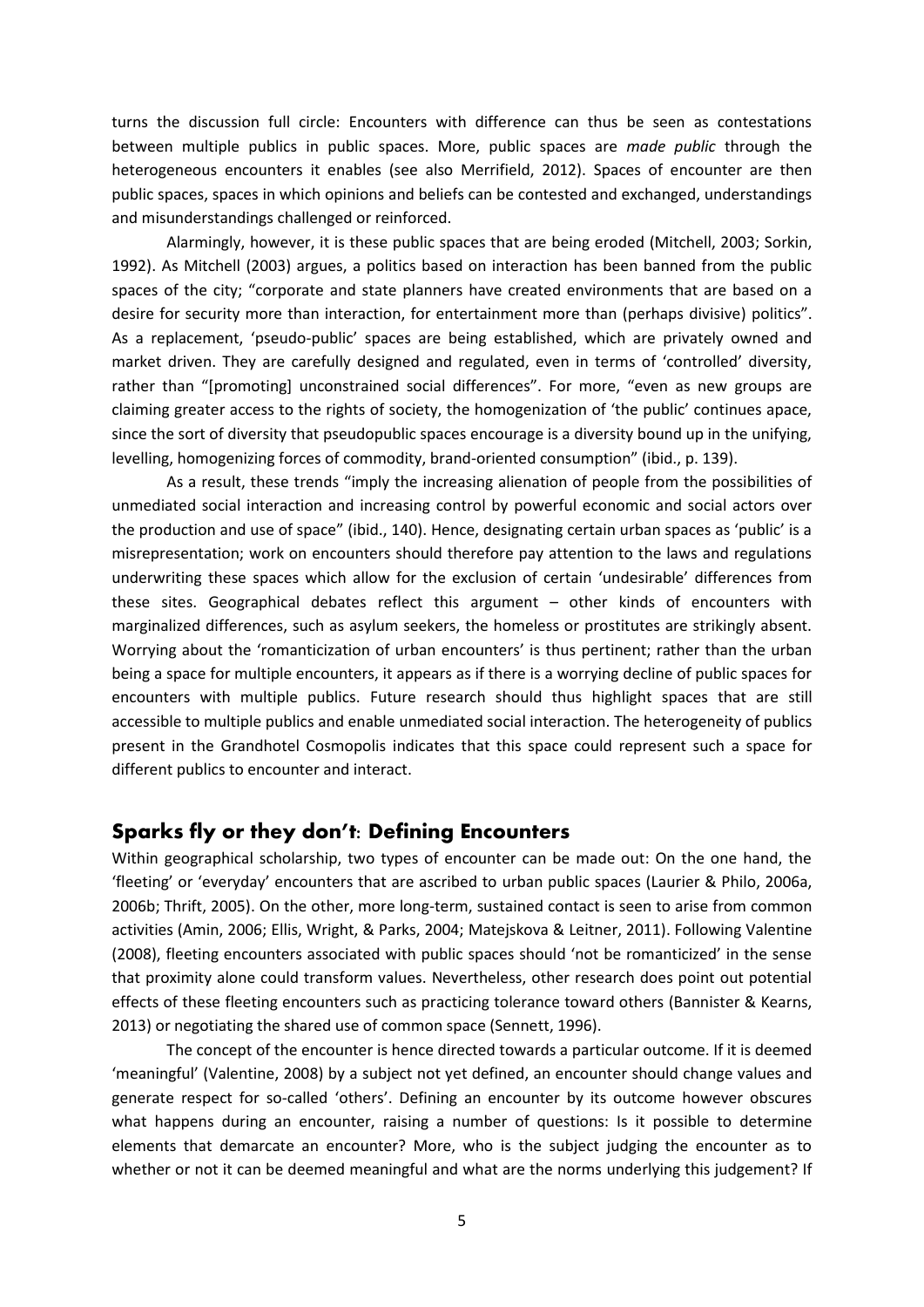an encounter is not judged on its outcome, does it necessarily have to change values? The second focus group discussion held with volunteers of the Grandhotel prompted a redefinition of an encounter, which is less focused on the outcome and hence loses its normative connotation:

*Michael: "Why don't you let an encounter be something lively, where I don't have to define what that is. That we don't let an encounter be pre-defined by some intellectual or social needs. Can't an encounter be something unpredictable, something voluntary, something open? Because when I predefine what an encounter is, then I'll be unhappy if it ends up being something different than what I imagined it to be."*

#### *Sophie: "But then you don't need a Grandhotel."*

*Michael: "No, that's exactly when you need the Grandhotel. But I don't have to predefine what should be the outcome of an encounter. What I can do, is offer a space where people encounter each other and what happens there does not have to be predictable, because it can or is allowed to be something lively, something, that has to do with the liveliness of the people that encounter each other. And then sparks fly or they don't, that's how it works, isn't it?"*

To Michael, an encounter is something that should not or cannot be predetermined; instead, an encounter is something open and unpredictable. According to him, the only thing that can be done is offer spaces that provide the potential for people to encounter each other. This openness and unpredictability of an encounter is reflected in Leitner's (2012, p. 830) definition. To her, an encounter can "both inscribe and shift existing boundaries between individuals and collectives".

An additional aspect highlighted by Michael's definition is the importance providing opportunities for encounter. In this sense, a 'voluntary, open' encounter gives people the choice to encounter, providing them with more agency. While encounters cannot be predicted, individuals can still choose to enter certain spaces that make encounters more likely; granting them a certain degree of power over the encounter itself. This redefinition of encounters also moves the debate away from finding ideal conditions for 'meaningful' encounters and towards the spaces that enable or disable encounters for multiple publics.

#### **Encounters in microspaces**

While some scholars see spatial proximity as a factor inducing contact in spaces such as buses or cafés (see Laurier & Philo, 2006a, 2006b; Wilson, 2011), others argue that proximity is not enough to promote contact (Valentine, 2008a). Yet, research has paid little attention to factors other than spatial proximity that enable interaction between different people. My fieldwork suggests that there may be a number of factors enabling interaction. While bodily encounters remain dependent on spatial proximity, the encounters in the Grandhotel displayed additional factors enabling contact. One such factor was participating in a common activity, as has been suggested by Amin (2013). Since art is a cornerstone of the Grandhotel, making and listening to music was an activity that both asylum seekers and volunteers liked to engage in. An example of such an encounter was recounted by Renate, a volunteer of about sixty years of age.

During a 'staircase concert' to celebrate the official opening of the hotel rooms, Renate got into contact with a Chechen girl of about ten years of age. The excerpt displays how Renate, herself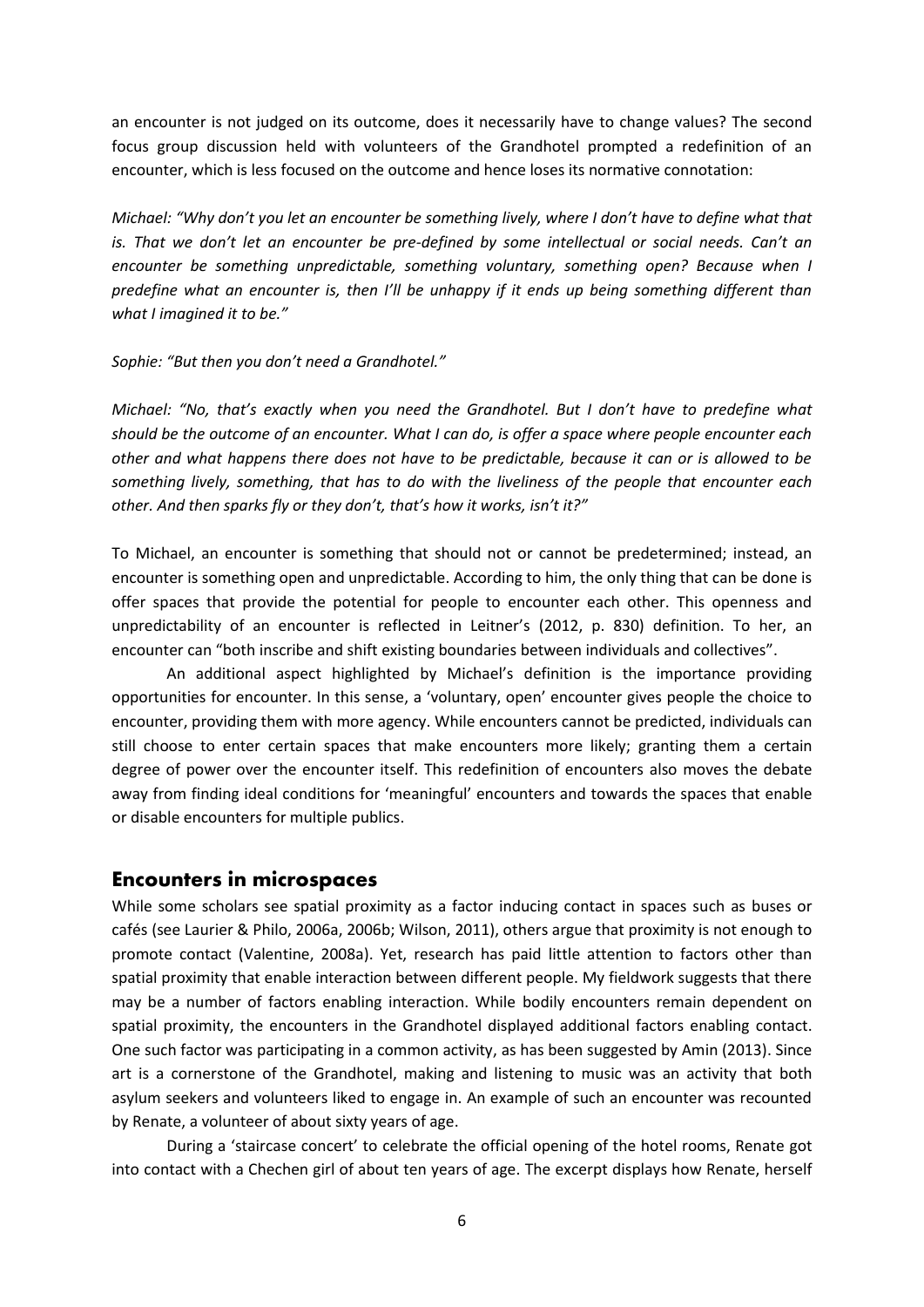a cellist, was moved by this encounter and through her contact to Sara, was able to meet her parents and learn more about their background. Renate also described that the contact she had with the family was very warm, yet still difficult, since they did not speak a common language. Although she considered it to be a very important encounter, difficulties such as communication or differing expectations accompanied it, demonstrating the complexity of encounters.

"I had contact to a child, Sara, she really wanted to learn how to play the cello. That really touched *me so much, that I tried to find a cello for her to practice on. I managed to borrow a children's cello, I tried to give her lessons. But organizing these lessons was difficult. I tried to get into contact with the family, but communication was almost impossible. But I think we had a very important encounter, I met her family in their rooms, that was something that was important to Sara, it took a lot of time for me, because I was supposed to sit there and eat and be there. We tried to communicate with everything… with time and eating and the children. And we made drawings and I learned a lot about her family that I wouldn't have otherwise." (Renate)*

Research also indicated that making music constituted an activity that was particularly well suited for getting to know each other. Harald saw the reason for this in the fact that making music did not require the exchange of many words. By making music together, he got into closer contact with the musicians Farzin and Parviz, two former asylum seekers from Afghanistan and now volunteers.

*"Everyone knows Farzin, Parviz is also relatively well known, but they would be different people to me had I not made music with them. Not that that was so many times, that was just two or three sessions, but you just get to know each other that way, that is my experience. And you get to know yourself." (Harald)* 

Harald saw common activities as a way that enabled people to 'get out of their head' and distract from everyday problems. More, he thought that 'making something together' revealed more about a person than a conversation would. This corresponds with research undertaken by Askins and Pain (2011) who emphasize the importance of materiality for enabling encounters. My findings suggest that engaging in a common activity and 'making things together' is an important way to get into contact, but also, as in the case of Harald, to get into 'direct contact' via shared materials. Harald's quote also highlights that common activities do not only help to get to know another person, but that such encounters can be a way 'to mirror ourselves' through common activities.

*"Everyone has the need to do something, do something with your hands or be part of some whole. […] My experience is, that doing things together is a good way of getting to know each other. Because you can tell each other all kinds of stuff, but when you make something together, then you'll get to know each other even better. […] Because you are in direct contact; when you're able to talk well, then you can present yourself well, and who can prove what you're talking about… You often don't even know yourself what you're talking about, if that coincides with who you really are. But when you do something together, you get to know each other and you learn to be responsive to somebody… and learn where our personal boundaries are and can mirror ourselves through our common activities."*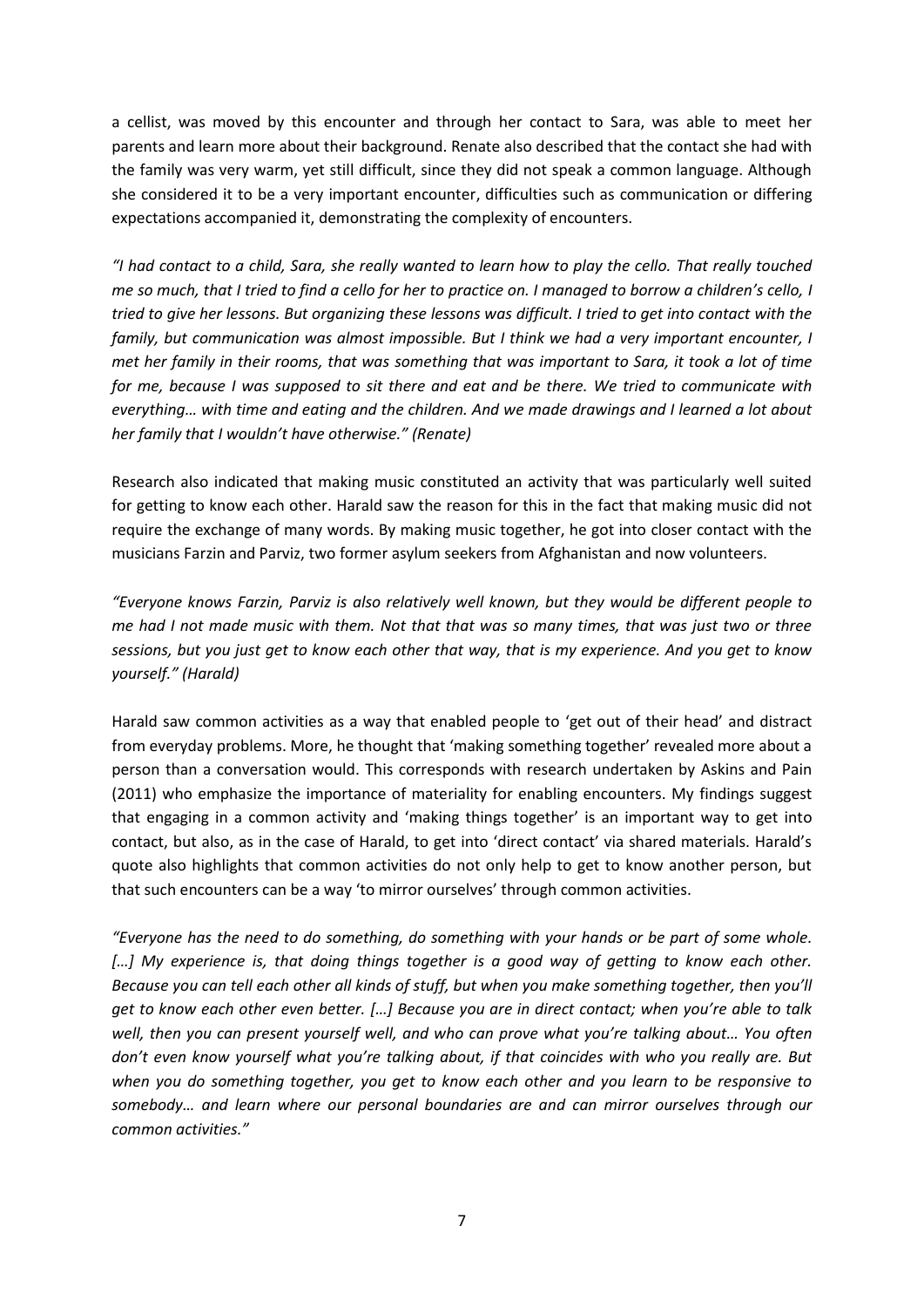Engaging in a common activity also had important effects on asylum seekers. Hamid, a father in his thirties, worked as an electrician while living in Afghanistan. During fieldwork, Hamid worked together with Werner maintaining the electricity and the internet of the Grandhotel. When asked about the difference between his arrival and now, Hamid replied:

*"When I was here the first time, I felt like a stranger. But now, Werner comes and says, the internet doesn't work, please repair it, and I go, I know what to do, I know everyone and I feel like this is my family here, not like a stranger. And that is a big difference between the first day and now. Because now, I know everyone, and I know what to do when the electricity goes out. And when it goes out, they just have to tell me where to go and it makes me happy to fix it, because now I know how it works". (Hamid)*

Next to shared activities, a second factor enabling encounters between asylum seekers and volunteers was the provision of help. In most cases this was related to daily activities, such as translating letters or accompanying people to the doctor. These encounters were described as spontaneous and rarely pre-arranged. While constituting a regular form of contact, it rarely led to intimate encounters. However, as Benjamin explained, he did not necessarily regret not getting to know asylum seekers that well this way, since the stories he had heard about their lives were quite disturbing to him. Nevertheless, he emphasized that he would be willing to listen, if somebody showed the urge to tell them about their past. Benjamin's statement expresses that people cannot or do not always want to go beyond a superficial encounter, particularly if this involves being exposed to emotions that are hard to deal with.

*"Mostly it's about help, mutual help, what is good, but I don't really get to know these people that well. What I also think though, is that that's also good. Because some of these people really have bad lives…". (Benjamin)*

Having people available for help in daily needs was also mentioned by asylum seekers as being an important difference to other asylum centers. In fact, for Hamid it was said to be one of the most beneficial differences. The help offered by volunteers led Hamid think of the Grandhotel as 'his flat', rather than an asylum centre and made him feel at ease where he lives.

However, providing help was also seen to lead to an unequal relationship between the helper and the helped and to reinforce societal representations of 'refugees'. Mutual help was perceived to be a possible solution to overcome these unequal power-relations. More, it was seen as a necessity by one volunteer, who argued that only through the help of asylum seekers were they able to justify the existence of certain spaces, such as a common sewing studio.

*Simone: "I think we should stop saying, we need to help the refugees, that's again this 'refugee' thing. I think we should instead ask them for help. I know that of myself, that that gives me strength, when I know I can help somewhere."*

*Sophie: "I think it's the same for them. When you go upstairs and knock on a door and say, you need help-. […] Because in reality, you actually need help, cause it is your sewing studio that is empty!"*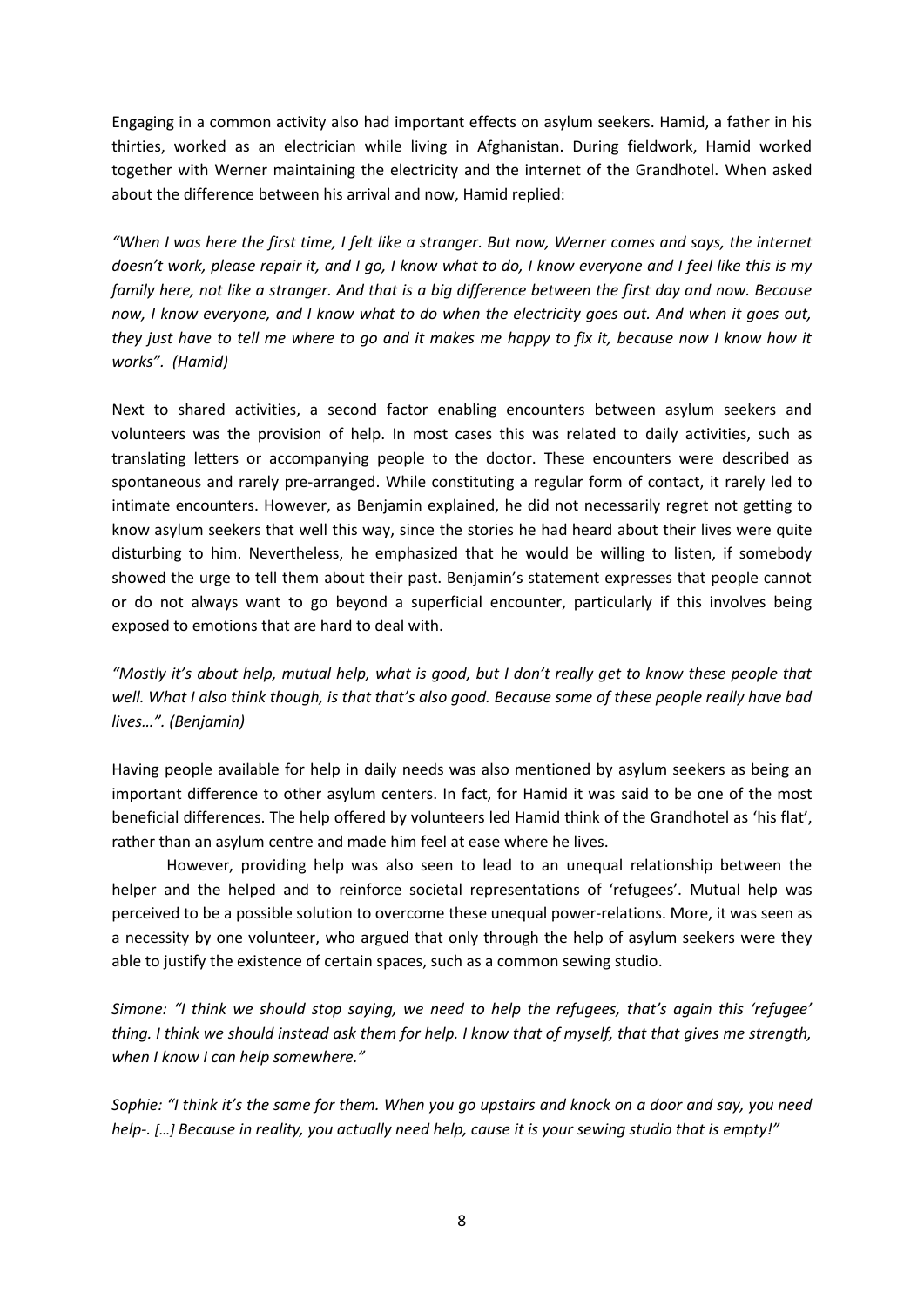*Lisa: "Right. That signals a certain idea of worth to the other, this feeling that he's (sic) helpful and not this, you are a burden thing, you have to leave. You always signal that when you tell someone, I'd like to help you somehow, that just makes someone look small."*

#### *(Second Focus Group)*

The focus on the production of encounters also enabled a distinction between their different settings. Drawing on Amin (2013), these microspaces can be divided into 'spaces of co-presence' and 'spaces of collaboration'. The first category refers to spaces providing for spontaneous, unforeseen encounters that are not pre-determined in any way. The second category refers to spaces which are turned into a space for encounter by organizing a common activity. Still, these distinctions are not mutually exclusive; spaces of co-presence can be turned into spaces of collaboration and vice versa. Three spaces for chances encounters have emerged from the data. These are the staircase, the café/bar and the laundry room. Their only commonality however is their capacity for creating chance encounters; they are not comparable in any other way due to their different location, layout or function.

The staircase was seen as one of the most important sites of the house. Positioned centrally in the Grandhotel, it is accessible to volunteers and guests 'with' and 'without' asylum and reaches from the basement to the attic, connecting the floors of asylum seekers with the floors of the hotel rooms. Hence, all people living or working in the Grandhotel have to pass through this space to reach another part of the building. Volunteers saw the staircase as a 'neutral space'; a space that did not belong to any group. The stairway therefore enabled a certain 'normality' of contact, according to volunteers. The stairway also afforded the possibility of 'just meeting', where extended conversations were not necessary. Paul, a founder of the project and daily volunteer, saw the staircase as "the highlight of the house":

*"When I come in, go up the stairs, I meet someone. I don't necessarily have to start a long conversation with that someone. But just, good morning, hello. And with some, how are you? If I have time and am up for it. And that was it. But that is the first step towards normality. What I mean is normality that our guests aren't used to. Just being greeted in a friendly manner, being asked how they are doing, they aren't used to that. And this normality of encounter in my view is immensely important. Because that has something to do with feeling comfortable where you are. I feel comfortable, I don't feel pressured by too many questions, I feel like I'm treated normally … just as if I were meeting somebody else. And I think that this normality is incredibly important for the house, and that's happening in the staircase." (Paul)*

Paul's view of the staircase as a 'neutral ground' that does not specifically belong to one group or another resonates strongly with Amin's (Amin, 2013) notion of 'common ground'. Just as in Amin's observation, the staircase is a site "for a gathering of equals, a meeting ground and a shared turf" (Amin, 2013, p.18). In contrast to other urban spaces associated with encounters, such as a street, a park or a café, the staircase of the Grandhotel is frequented by a relatively closed group of people. It is thus a question of future research to determine how open a 'common ground' can be in order to function as a 'meeting ground' of equals.

The second focus group revealed an apparent mismatch between the expectations and perceptions of asylum seekers' needs on the one hand and the requests of individual asylum seekers on the other. For instance, both focus groups discussed the relative 'emptiness' and lack of contact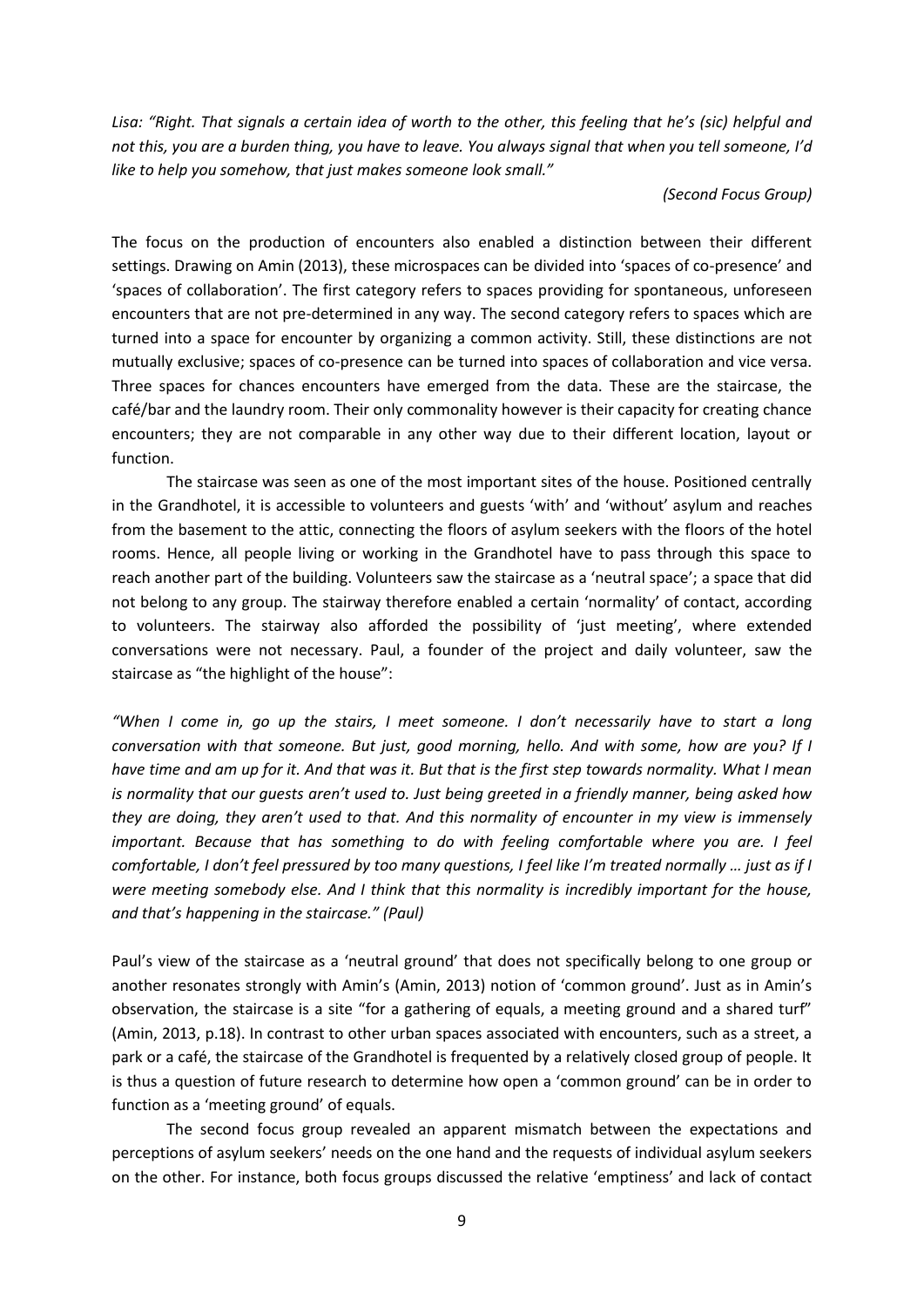in the common sewing studio. The excerpt reveals that while some volunteers perceive the idea of offering a common sewing studio as potentially beneficial, it was not frequented a lot by asylum seekers during the time of fieldwork. It remains unclear if this is due to inefficient communication or a lack of interest on the side of the asylum seekers. It does however display that offering a collaborative activity targeted at a certain group or members of this group based on one's own situated perception of this group's needs is not always a successful strategy.

*"Well, I can only speak for the [sewing room], that sadly, we don't have a lot of contact [to the asylum seekers of the house]. … In the last three weeks, a man was there with his son, we were asked to shorten his trousers. That's not really the idea, that we do that, but of course we'll do it. But the idea is that they do that themselves. But it was very intense and very nice, because his German was very good. We thought though that people would come more often". (Simone)*

The challenge is hence, as volunteer Sophie framed it, 'to meet the people where they are', rather than 'imposing some activities on them that they have to adjust to'. Thus, a central difficulty in organizing collaborative activities between asylum seekers, volunteers and visitors from the outside was meeting the needs of asylum seekers, without predefining what was best for them. The difficulty of 'meeting asylum seekers where they are' also surfaced during an interview with a family father from Iran.

*[o]"You know, really, waiting is hard. You don't know, what's going to happen, you don't know, what should you do, you don't know your future. It's hard. For me, when I was eighteen years old, I started the [high level educational training]. I was working, every day, I was at my job, so here, waiting is really hard. Nothing to do as wait wait wait. It's hard. I realize, I start work, it will be better for us, if you stay at home all the time you will be sick." (Karim)*

Still, the interviewee perceived the activities that were offered as helpful and that this was an important distinction between the Grandhotel and other asylum centres:

*[o]"Yes, for sure, helping us, other Heims, they don't have these things, and they are really sad, they have many problem with their Heim, but thank God, we are here. First, when we came here, we didn't know this place, we didn't know the people who are here. But here, is good also for my sons, they have many young people here, they can talk to them, have a conversation, they can find some friends, same age, it is good also for them." (Karim)*

While the collaborative activities the Grandhotel is offering may ease the burden of waiting, the focus group and interview excerpts reveal the different goals and background of asylum seekers and volunteers. As a consequence, some activities were based on the perceived, rather than the actual needs of asylum seekers. The difficulty of recognizing the situatedness of one's own perspective made it hard to provide activities that pertained more to the asylum seekers needs and goals, such as helping them to stay in Germany or to find work.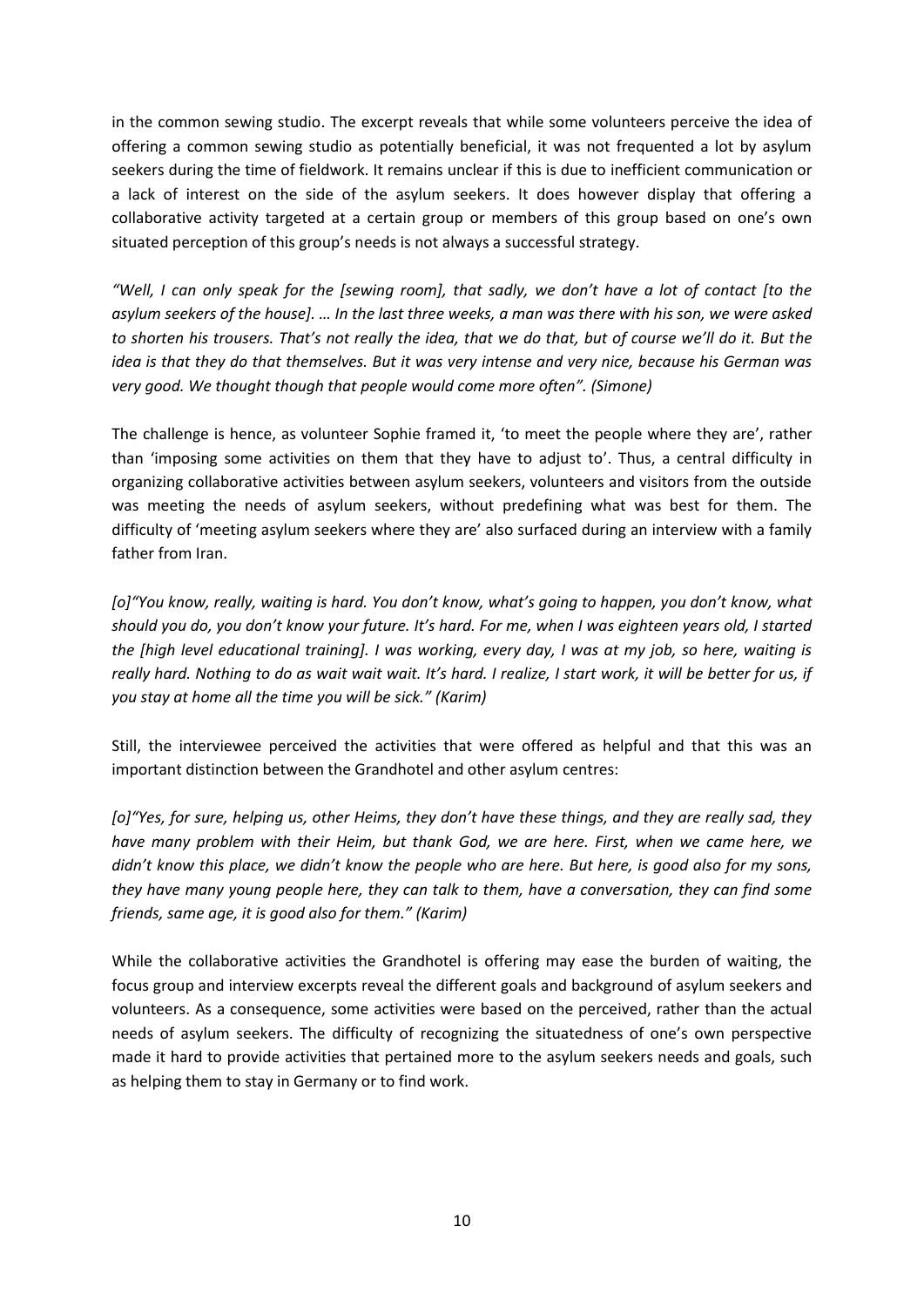# **Micro-exclusions**

In contrast to spaces of co-presence and spaces of collaboration, the Grandhotel also exhibited microspaces where relatively few encounters occurred. Originally, the founders of the Grandhotel planned a 'total mix' of the rooms of asylum seekers, hotel guests and artists. This idea was however prohibited by insurance regulations and the state administration. In order to be recognized as a state-run asylum seekers centre, the halls of asylum seekers had to be as similar to a regular asylum accommodation as possible. From the viewpoint of the state, the Grandhotel is thus seen as a regular asylum accommodation. The rooms of the asylum seekers are hence spatially separated from the hotel rooms and constitute one of the most secluded and regulated spaces of the house.

Marked with 'private' signs, these spaces were mentioned to be sites volunteers' would not feel comfortable entering, since it was perceived to be asylum seekers' private space. More, it was said to be impossible 'to encounter each other at eye level there'. During the second focus group, the participants talked about the possibilities for increasing the interaction between volunteers and asylum seekers. Entering the spaces of the asylum seekers to knock on their doors was however not an option for Fabian:

*"I can´t just go to someone and ask, do you need help. Or likewise, hey, I´m drawing a picture, do you want to help me? Because it´s just artificial. For me, it´s almost painful if I´m not on eye-level with someone. So, for instance, with the children, I've had one or two encounters with Rose, where I know, ok, if I want to see her, I´ll go to her room and tell her, hey, we are doing this and that, don´t you want to join, just like with a friend. And to anybody else that would feel a bit weird." (Fabian)*

Fabian thus feels uncomfortable entering spaces declared as private and would only do so if he was friends with someone living there. Other volunteers also mentioned that they would not knock on an asylum seekers door at random. This indicates that a personal connection with an asylum seeker has to be established for volunteers to enter the halls of asylum seekers. Therefore, chance encounters are not very likely to happen in these spaces. In this sense, the halls of asylum seekers constitute microspaces of exclusion within the building. As observed by Sibley (1995, 1998), spaces of exclusion are not in all cases harmful to minorities. While the corridors might be seen as segregated spaces, the separation of these spaces also provided asylum seekers with a degree of privacy, which prevented tourists, hotel guests and most journalists from entering. This point was particularly important for political refugees.

*Karim: [o] "But they should not send me the same as other here, everybody can come here and go, this is one of our problem here. All the time, I told them [my sons], when you are at your room, you should lock the door, because we in stress. I know how much dangerous are them. I know. But maybe here, they say, oh nothing is going to happen, you should be relaxed…" (father)*

*Nouri: "A journalist came and he said, I want to talk to you. And I said, I can't. And he said, why not? I said, I have a problem, I can't talk. And he said, you are safe here. And I said, you don't understand. You can't grasp that." (son)*

In this sense, the distinct separation of the asylum seekers rooms acted as a form of protection and security, rather than exclusion. Yet, as displayed above, this could not prevent all unwanted encounters. The encounter with the journalist was not only unwanted, but could have potentially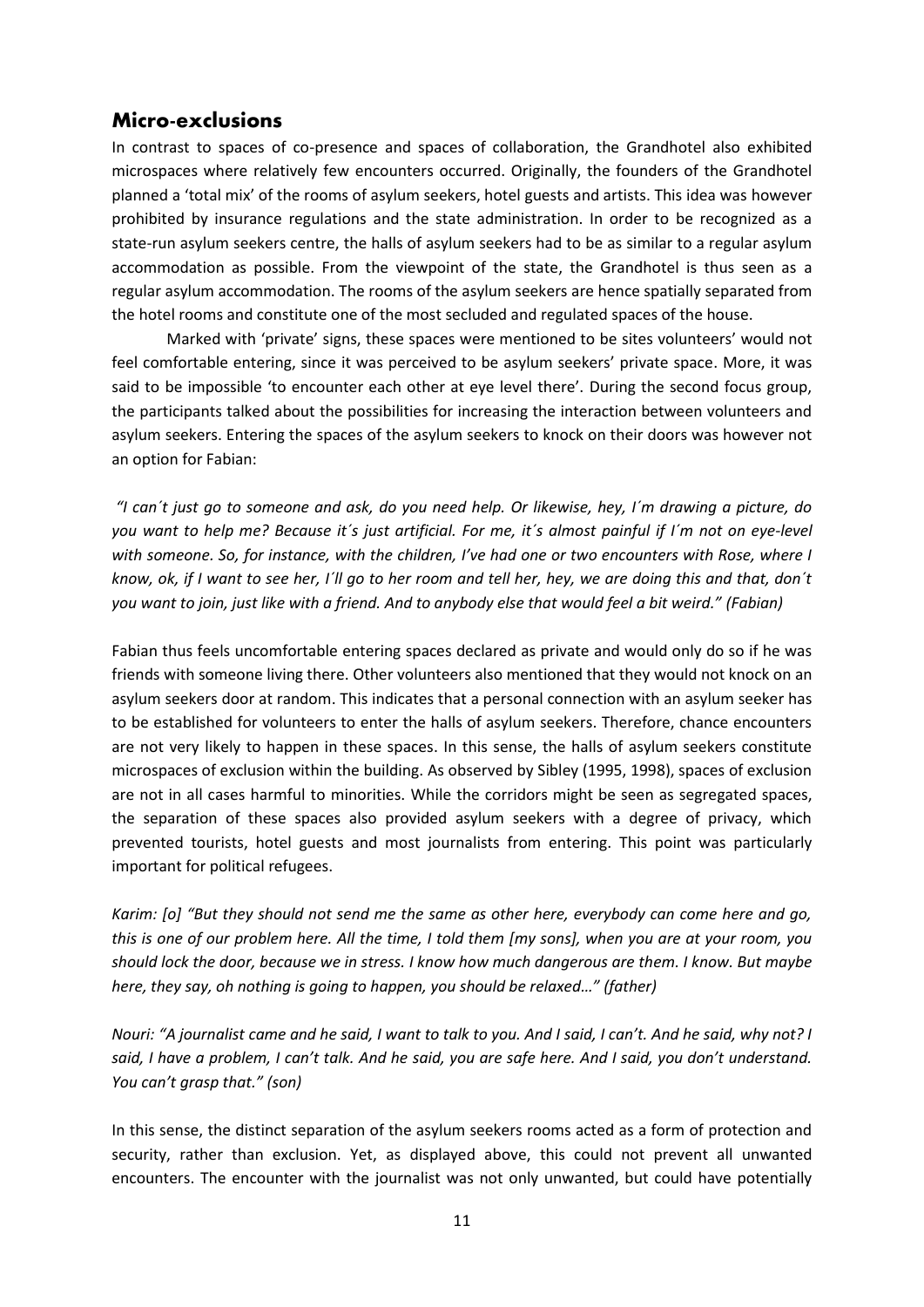been dangerous for the asylum seekers had the journalist revealed information that led to the identification of the person. Spaces of exclusion can hence also be spaces of privacy and security, as the halls of the asylum seekers in the Grandhotel demonstrate. These spaces of exclusion also illustrate that the 'state enforced' segregation within the building did not lead asylum seekers to lead 'parallel lives' as the chapters on spaces of encounter illuminates. Although a situation of 'total mix' would have provided more opportunities for encounter, it would also have been harder to grant some asylum seekers their desired privacy and security.

## **Barriers to Encounters**

While encounters with difference can be purposely avoided by individuals (Valentine, 2008), little has been said about factors preventing more intimate encounters the individual has little or no control over. The empirical research in the Grandhotel has highlighted some factors that influenced the level of intimacy of encounters. One significant barrier to more intimate encounters in the Grandhotel was the inability to communicate in a common language. While most asylum seekers in Augsburg are able to take German lessons, not being able to speak a common language is seen as a hindrance to seeking out and having close contact with 'different' others. This also held for volunteers, who expressed that although communication 'with hands and feet' was possible, insecurities in communicating remained and prevented more intimate encounters with asylum seekers.

*"It's difficult with the language. Because, I was also sitting in the bar once and we were two people at the table, and then a guest with asylum came to sit with us, but we couldn't really communicate. Then there were a few minutes of silence and then he left again of course, after five minutes." (Steffen)*

This was also expressed by a family from Afghanistan. To them, not knowing the language was the main hindrance for learning something and for getting into contact with people. Only in the presence of a translator they saw themselves able to have a deeper conversation with volunteers. Working as a translator for Russian, Lukas held that the inability to communicate also explained asylum seekers' absence in the café/bar, emphasizing how the fear of making mistakes prevented 'intensive communication' and the creation of 'alliances' between different groups.

A second factor that had a significant influence on encounters was the experience of emotional distress. Volunteers described how empathizing with the difficult situations some families were facing led them to 'go over their own borders' of emotional capability. These situations also caused tensions between asylum seekers and volunteers, since it was the volunteers' country that 'did not want them'.

*"And I think you can't penetrate that deep into the psyche of someone who has gone through so much ordeal, of someone who has been in asylum centers for so long, without work, without family relations, fearing all the time for the wellbeing of his family. Sympathizing with someone who has been through all of that is very draining. Also this hopelessness… I've seen that some people experience the end of what they are able to cope with… they have an attitude of 'nobody can help me anymore' or 'your country doesn't want me'. And it's true in a way. You are also part of that country and that can lead to some tension". (Renate)*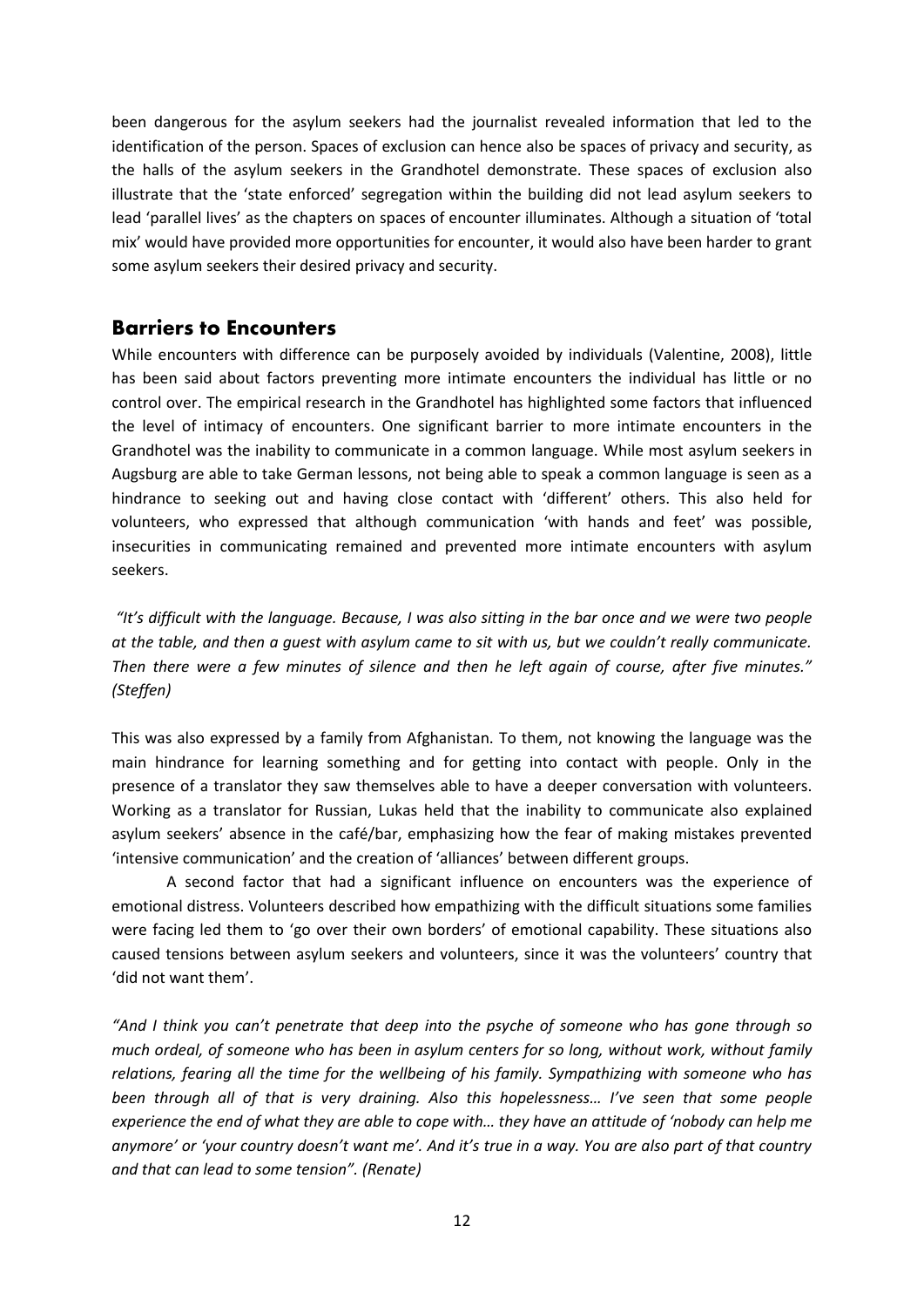While some volunteers saw the necessity of distancing themselves emotionally from these experiences, others decided that this was not an option for them. As a consequence, some volunteers such as Paul chose not to be directly concerned with asylum seekers fate's in their volunteer activities and instead tried to contribute in other ways to the project. Paul explained that distancing himself emotionally would mean to close one's eyes to asylum seekers often dire fates. Likewise, it was hard for asylum seekers to talk about what they have gone through, as Fariba explained.

*"I don't do it on purpose, because I don't want to. I don't want to distance myself. I know that from previous work I've done, this distancing, and that isn't good for me. That is not good for people, and not for the other person. […] I don't want to get into a situation, in which I have to do something, so that I have to distance myself so much that I can't look at myself in the mirror when I come home. I don't want that, so I have to make a decision for myself." (Paul)*

*"It's not easy to talk about a bad experience. For example myself, I had to give an interview for television once, and I said, I'm sorry, I can't talk about that, I don't want to think about that again, that is so difficult. When I talk about that, those experiences come up in me again, and I have to think about all that again and it stays with me for two or three days and to forget about that again isn't easy." (Fariba)*

Therefore, an image of the Grandhotel as a space for instant access to stories of asylum seekers is a misrepresentation. While some volunteers learned about the histories of families, this was knowledge gained through trust and long-term relationships with the individual in question. Emotional boundaries of sympathizing with or narrating an experience highlight the borders of mutual understanding between asylum seekers and volunteers and exhibit a clashing of different worlds that is often hard to bridge.

As an external factor mediating encounters, volunteers named the local state administration responsible for the asylum tracts of the house. During the first focus group volunteers expressed that they did not have an overview over where new people had moved in. This circumstance was attributed to the local state administrators, who apparently did not want to hand out lists of new people to the Grandhotel because "they don't like us". Mike concluded that he saw the actions of the state administration as the main factor preventing encounters. Miranda, a daily volunteer, also stressed Mikes point:

*"I think, that they are not only not supporting the project, but that they are actively working against it. Those people [asylum seekers] live with us in one house and we can't even use the notice boards to leave any kind of messages [in the hallways of asylum seekers]. We live in one house and there aren't even emergency hotlines they can call. […] There is no emergency number of the [administration] on those notice boards, because that's not wanted. There is also no number of us in there, because that's not wanted. So it's desired that they stay in their rooms and don't ever come out of there." (Miranda)*

For Mike, the actions of the local administration are symptomatic for actions taken on a larger scale. More, while volunteers admitted making mistakes regarding the way they talked to the officials,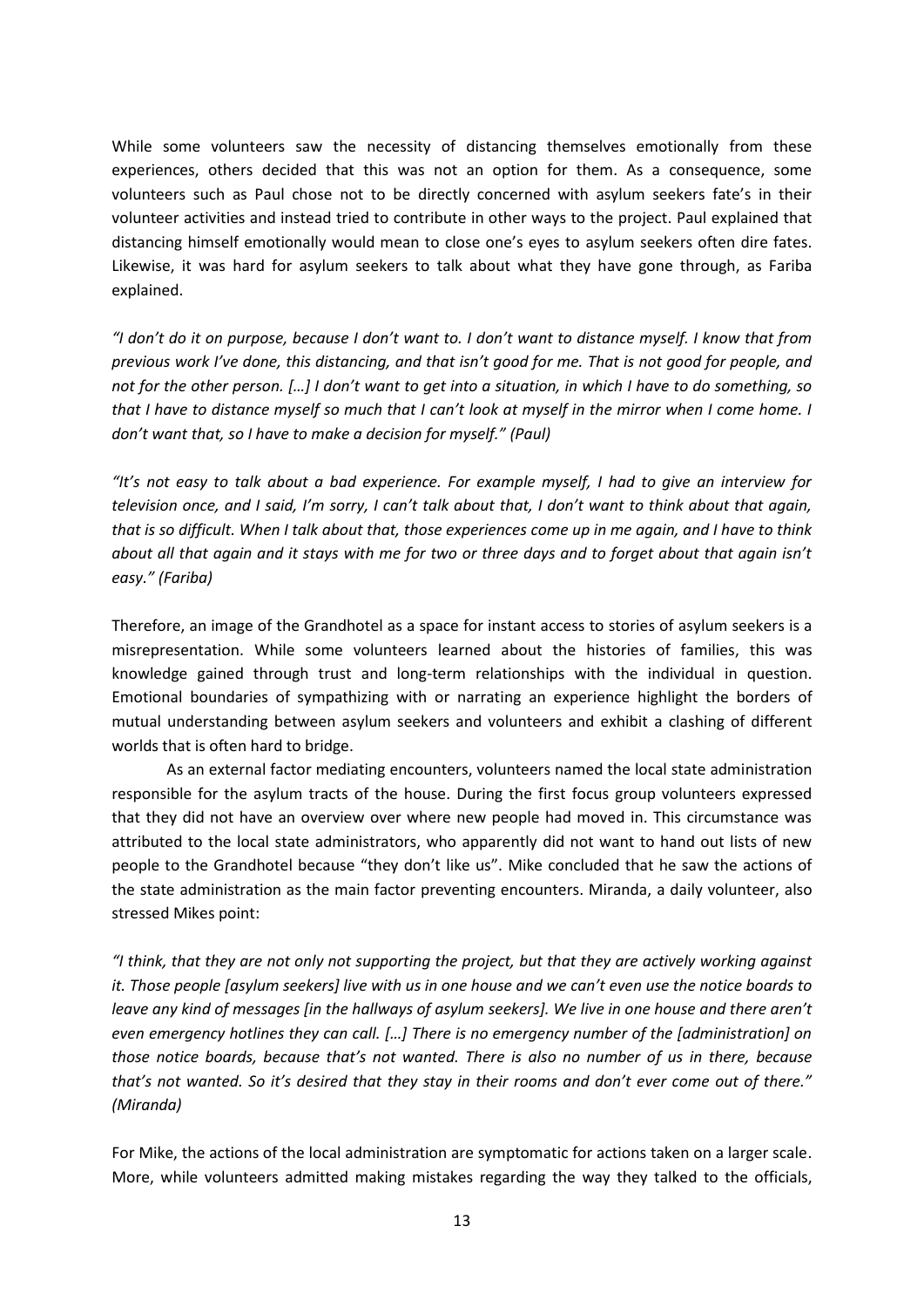they emphasized being the party that always signaled the will to collaborate. Parviz, a former asylum seeker and now volunteer, explained this situation through the different goals of the Grandhotel and the local state administration.

*"That goes further even. The official administrations are all against us. Whether that is the [local administration] or the office for foreign affairs, they're all the same. But we were always the ones holding out our hand, saying, hey, we have an idea, we'd like to work together with you. And then they took it and chopped it off." (Mike)*

*"Grandhotel has the plan to treat people well here and to let them have a good life. But the foreign affairs office and everywhere, they make everything difficult, so that you say, I don't want to stay here, I want to leave Germany. That is their intention." (Parviz)*

Not only were these parties described to have different goals, but the local administration was perceived to try to discourage asylum seekers from getting into contact with the volunteers. More, he thought that this was because the local administration was afraid of 'the Grandhotel'. He attributed this to the fact that the asylum seekers could report to the media if a problem between the asylum seekers and the local administration occurred.

*"The boss and the janitor say, you're not allowed to have contact to the people of the Grandhotel. That's why they're afraid of the Grandhotel. You shouldn't say, this is Grandhotel, you should say this is an asylum seekers' center, not Grandhotel. They are afraid of the name 'Grandhotel'! […] They say, if we don't do our job that well, they will tell the media of the Grandhotel about it, then they'll do something against us, that can't be good." (Parviz)* 

# **Vacation from the Ego: The Effects of Encounters**

While earlier research primarily focused on reducing prejudice against minorities, little emphasis was placed on less prejudiced people. Yet, effects on this group should be considered as just as important, for they constitute habits and practices of the everyday negotiation of living with difference (Noble, 2013). One result of frequent encounters with asylum seekers was a perceived 'normality' of contact between these groups. These 'routine' encounters reduced initial inhibitions and allowed for more ease during the encounter. For Miranda, this meant lessening 'fears of touch' *(Berührungsängste)*, a German expression used to refer to situations when the outcome of contact with people is feared or uncertain. Miranda stated however that this was not because she was afraid of asylum seekers, but because she was unsure about the right way to behave, mirroring Sennet's (2004, p. 22) "anxiety of privilege". Birgit voiced similar concerns, but held that problems could be solved if people 'met on one level'.

*"In the first moment, of course, I was afraid of contact [Berührungsängste], even me, not because I was afraid of them, but because I was afraid of doing something that did not show them enough respect, where I would hurt them. […] I'm less afraid now to use my hands, no matter what language they speak. […] Now I know, hey, they'll understand, and if not, then that's bad luck. And now I've acquired this normality, and that's how it [my behaviour] has changed." (Miranda)*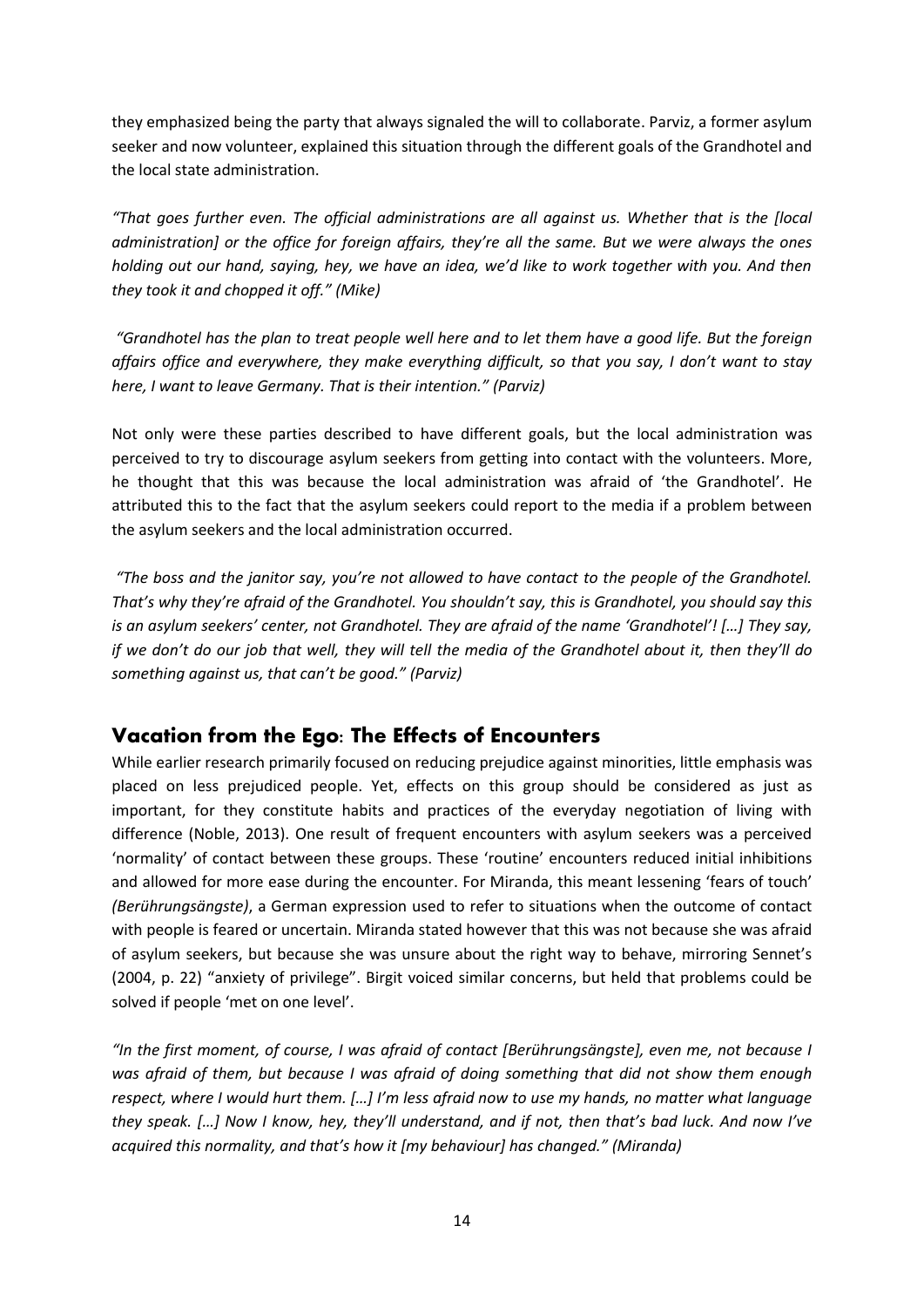*"I always thought, oh, I don't want to say anything wrong or do something that might be misunderstood, I think everyone knows that. But that is actually no problem, as long as you meet on one level.[…] I think that now, I don't overthink the situation, I just think, you just have to fall into or dive into an encounter without thinking too much about it. Just be yourself and let the other person be himself and then just communicate in one way or another without spending too much time thinking about nonsense". (Birgit)*

Maria, a volunteer in her forties, held that 'more normal relations' was a direct effect of intercultural encounters and would eventually lead to a stronger society. Her statement resonates with earlier arguments on the potential of encounters as a means to engage with situated positionalities, and, while involving agonistic relations, could lead to more democratic societies (Fraser, 1997; Mouffe, 2005; Young, 2000).

*"Because everyone can learn from each other. And you can do that when you're in an inter-cultural environment. Because everyone has different viewpoints and thinks differently and feels and sees different things and I just think you can learn from that. It might be a bit uncomfortable in the beginning, but if you let yourself be part of that, it's truly invaluable". (Maria)*

Volunteers also recounted how they built personal relationships with asylum seekers living in the Grandhotel. Lukas mentioned that he had worked in a 'normal' asylum center before. Whereas he did not establish close relationships with asylum seekers in regular accommodations, he saw the asylum seekers he worked with in the Grandhotel as 'part of his family'. The familial atmosphere was also mentioned by asylum seekers of the house, as in the case of Semra, a young mother from Mazedonia. She saw the differences between the Grandhotel and other accommodations she had previously lived in in the increased contact she had with people.

*"The Grandhotel is completely different from a regular asylum center. I saw really horrible conditions […] That is not life for me, that is just existence. The people that are under arrest and can't leave the center or when the language barrier is so big and no help comes from the outside, these people are really on their own. I have already worked with refugees, but it has never been this close for me. That*  was always, somehow, the life of others. And I contributed somehow, but I never had personal *contact with those people. Here, it's completely different, here I have personal contact, here I see these people as my family. Here you have this family atmosphere, we eat together, we communicate with each other, we are friends, we also care for people who have already been deported. We- to me that is friendship. And real friendship lasts your whole life." (Lukas)*

*[o] "Different in the Grandhotel, because in the Grandhotel have so many people. People- I feel, ich habe Frieden [I have peace], I don't know. I feel good in the Grandhotel. Like my house. This is different. Nürnberg, I have appartement, but no have people. […] In the Grandhotel, people in the Grandhotel is exactly one family." (Semra)*

Working together was also reported to enable both parties to learn from each other; confirming earlier findings of contact zones as 'sites of learning' (Lawson & Elwood, 2013). Young and elderly volunteers saw encounters as an opportunity for cultural exchange, with young people expressing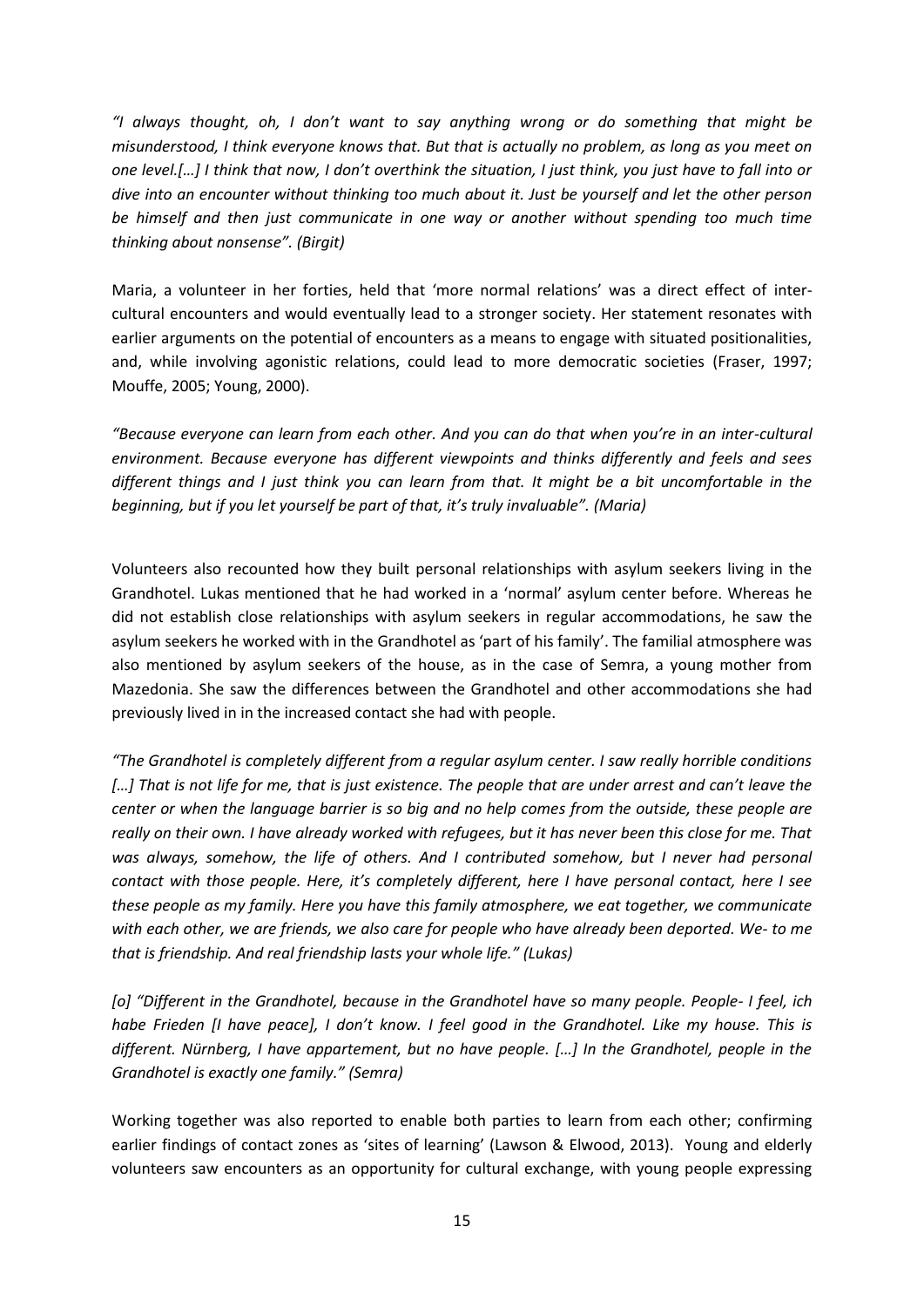that it sparked their interest in other cultures. More, encountering asylum seekers was said to provide a different perspective than one's own, as reported by Michael. Correspondingly, Konrad gained a different insight into religious practices, when invited for tea by an Afghan mother. In her room, Konrad observed a preacher on Afghan television who started to cry. With the help of a translator, he was able to interpret the situation from a non-Western perspective.

*"I like to get a different perspective than my own. Like vacation from your own ego. For me, that is part of being creative, to experience a kind of productive uncertainty, where you think, ah, you can also do it differently..." (Michael)*

*"And I thought, I saw that coming, this is going to escalate, what will happen, do you have to turn him off? And I asked [the translator], what has happened, why is he crying? And he said that he is just demonstrating his personal truth, so you can say, he is truthful, that is who he is, he is demonstrating his belief. Until he cries or screams – I've never seen that before." (Konrad)*

Volunteers also appeared to be surprised about the level of hospitality some asylum seekers showed by inviting volunteers into their rooms for tea or to birthdays. Taking part in such events had a strong impact on some volunteers. More, the excerpts also demonstrate how previous experiences and circumstances mediate encounters; with the effect of conveying greater meaning to moments of everyday life. The excerpts also speak to the importance of mutual care, which help undermine perceptions of hierarchical relations between individuals.

*"What really touched me was a little improvised dinner with Darja, with ten or twenty people, after we've written that petition, and that was- they can do things we can't […], what we could learn from, this culture of hospitality. That uncomplicated moment, to just put that table there, and the salads and things she made, everything so delicious, and that atmosphere and dancing and so forth. I really liked that. And when Parviz and Farzin sang together shortly before the soup was ready. That's something I'll never forget. Those are really wonderful moments. Those are moments, where I think, now I know why I've lived." (Michael)*

*"And especially that kindness and openness that you experience when you get to know each other, like, when you are invited to Darja for dinner, as an example, that's so cool, because, perhaps you don't speak the same language and perhaps the overall situation is really bad, but in that moment, that's not that important, because you are together and you're happy you're together and you get wonderful food. And in that moment, they care for us and that is really, that is really exciting and cool… and even in such bad situations, those values are really too important to lose." (Birgit)* 

Not only did volunteers learn about different cultural practices, but they also reported new insights into the difficult situation asylum seekers were facing in the current moment. A volunteer in her twenties made clear that although she went to political events and was informed about asylum seekers' circumstances, she tended to suppress these thoughts after a while. Working in the Grandhotel however let it 'seep into her consciousness' and made it part of her daily life. Daily contact with people who have experienced hardship in their past made their lives and circumstances appear more real than any documentary or news item about them. By 'seeping into their consciousness', the Grandhotel hence affected volunteers' 'situated imagination' (Stoetzler & Yuval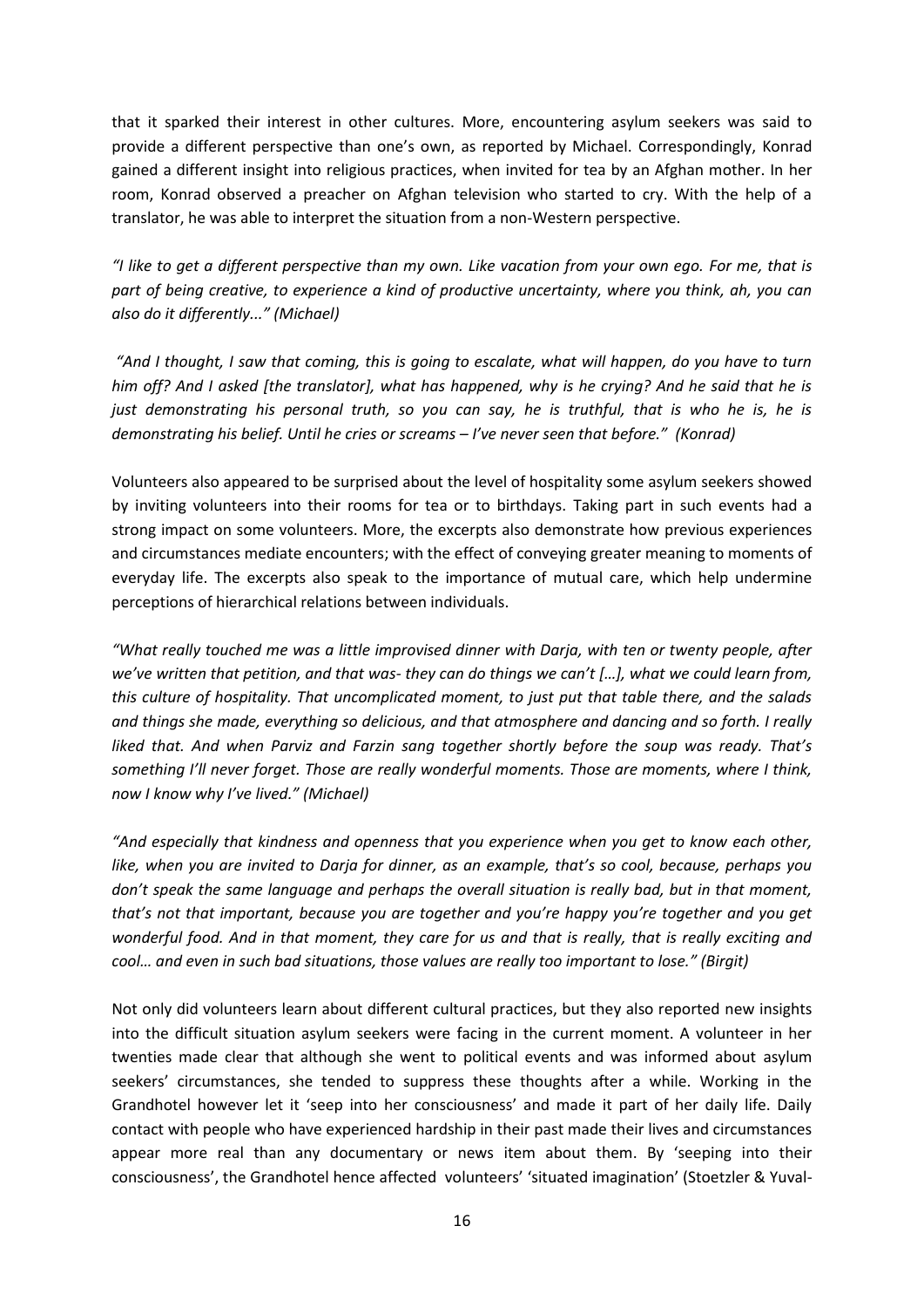davis, 2002). Thus, in alignment with findings by Lawson & Elwood (2013) on class encounters, gaining new perspectives on the circumstances of asylum seekers contributes to the formation of a 'new politics of asylum' (Lawson & Elwood, 2013).

*"It got closer because now I know people who are in such a situation. And here especially, here, you don´t make a distinction between refugee and non-refugee, that´s terrible in itself. They are all human beings and our friends. They´re in a fucking bad situation, that we should change and that we want to change, but it is definitely closer now. You become more aware of the fact that that is something that should be changed. Because when I read about xyz in the newspaper and that is the only contact I have with that topic, well, the next headline will be there soon and the old one is forgotten. But this way, you´re confronted with it on a daily basis and even if you´re not confronted with it on a daily basis, you´ve had this encounter and that way it will stay with you." (Birgit)*

### **Conclusion**

In this paper, I have provided an in-depth examination of a unique space for encounters – the Grandhotel Cosmopolis. By providing a space for encounters between asylum seekers and citizens, this space not only constitutes an intervention in the politics of asylum and practices of spatial exclusion, but also illuminates new paths for future research. Drawing on feminist theory, I have argued that a hierarchical conception of difference runs the risk of reinforcing perceptions of 'majority' vs a 'minority' societies, while neglecting the multiplicity and particularity of individuals.

Moreover, my paper urges research to move beyond a conceptualisation of encounters 'in public' or 'in private' settings. Recent debates on the current nature of 'public spaces' indicate the decline of spaces providing for interactions of 'multiple publics'. Consequentially, I argue for conceiving of spaces for encounter as spaces affording the possibility for 'multiple publics' to interact. The Grandhotel provides an illustration of such a space for encounter, while highlighting potential barriers and difficulties pertaining to interaction and mutual understanding between asylum seekers and citizens, such as language and emotional distress.

The paper also emphasizes the importance of investigating different microspaces and their interrelations. The research shows that while Grandhotel can be referred to as a space for encounter, it remains crucial to distinguish between the different qualities of encounter its microspaces provide for. While the Grandhotel evidenced the existence of so-called 'common ground' in the form of the staircase, it is also the site of micro-exclusions, which are the corridors of the asylum seekers. While impacting the number of possible encounters, these spaces also acted as a form of protection against unwanted guests and conveyed necessary privacy to the asylum seekers living in the house.

The Grandhotel also illuminated how a conception of encounters as open and unpredictable shifts the focus from the outcome to the process of encountering, conveying meaning to the opportunity to encounter. By providing this opportunity, the Grandhotel Cosmopolis offers a space for reducing initial inhibitions and establishing normality in habitual interaction between asylum seekers and volunteers. In addition, the project confirms earlier understandings of spaces of encounter as sites for learning. Thereby volunteers were able to reflect not only on the situation of asylum seekers in Europe, but also on their own circumstances. The Grandhotel Cosmopolis thus helped challenge situated perspectives by affording encounters and thereby contributes to the formation of a new politics of asylum.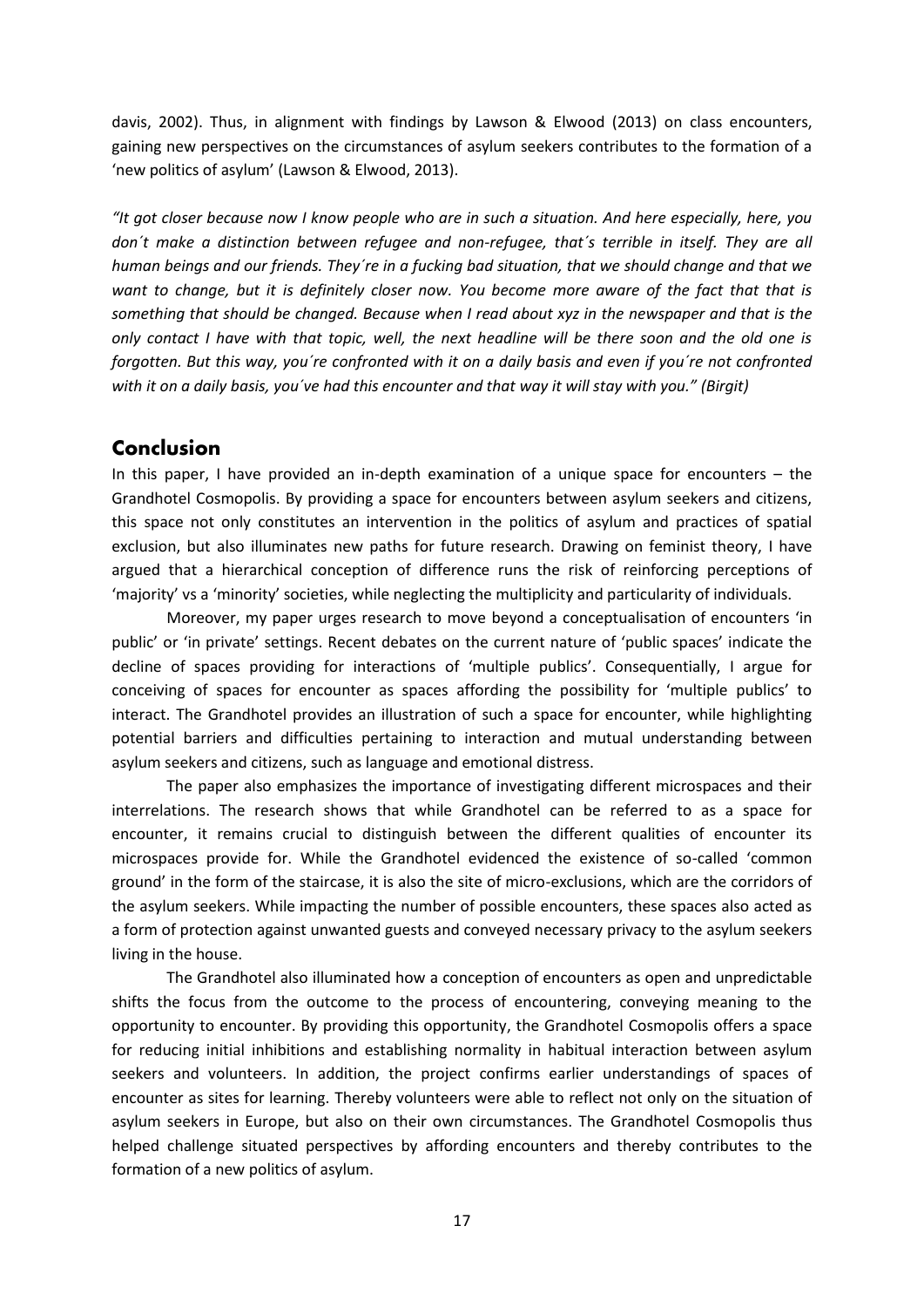# **References**

Amin, A. (2013). *Land of Strangers* (p. 200). Hoboken: Wiley & Sons.

- Andersson, J., Vanderbeck, R. M., Valentine, G., Ward, K., & Sadgrove, J. (2011). New York encounters: religion, sexuality, and the city. *Environment and Planning A*, *43*(3), 618–633.
- Askins, K., & Pain, R. H. (2011). Contact zones: participation, materiality, and the messiness of interaction. *Environment and Planning D: Society and Space*, *29*(5), 803–821.
- Attoh, K. (2011). What kind of right is the right to the city? *Progress in Human Geography*. *35* (5), 669-685.
- Bannister, J., & Kearns, a. (2013). The Function and Foundations of Urban Tolerance: Encountering and Engaging with Difference in the City. *Urban Studies*, *50*(13), 2700–2717.
- Beuys, J. (1985): *Reden über das eigene Land: Deutschland* (3), München. Retrieved from: http://www.menschenkunde.com/pdf/texte/geschichte\_politik/beuys\_deutschland.pdf
- Bloch, A., & Schuster, L. (2005). At the extremes of exclusion: Deportation, detention and dispersal. *Ethnic and Racial Studies*, *28*(3), 491–512.
- Braidotti, R. (2011). *Nomadic Subjects*. New York: Columbia University Press.
- Clayton, J. (2009). Thinking spatially: towards an everyday understanding of inter-ethnic relations.
- Fraser, N. (1997). Justice interruptus: Critical reflections on the" postsocialist" condition. New York: Routledge.
- Freitag, U. (2013). "Cosmopolitanism" and "Conviviality"? Some conceptual considerations concerning the late Ottoman Empire. *European Journal of Cultural Studies*, *17*(4), 375–391.
- Gilroy, P. (2004). *After empire : melancholia or convivial culture?* New York: Routledge.
- Grosz, E. (1992) *Julia Kristeva*, in: E. Wright (Ed.) Feminism and Psychoanalysis: A Critical Dictionary, pp. 194-200. Oxford: Blackwell.
- Grandhotel Cosmopolis. (2014). Konzept. Retrieved from: http://grandhotelcosmopolis.org/de/konzept/
- Hemming, P. J. (2011). Meaningful encounters? Religion and social cohesion in the English primary school. *Social & Cultural Geography*, *12*(1), 63–81.
- Houston, S., Wright, R., Ellis, M., Holloway, S., & Hudson, M. (2005). Places of possibility: where mixed-race partners meet. *Progress in Human Geography*, *29*(6), 700–717.
- Hubbard, P. (2005). Accommodating Otherness: anti-asylum centre protest and the maintenance of white privilege. *Transactions of the Institute of British Geographers*, *30*(1), 52–65.

Hyndman, J. (2005). Migration wars: refuge or refusal? *Geoforum*, *36*(1), 3–6.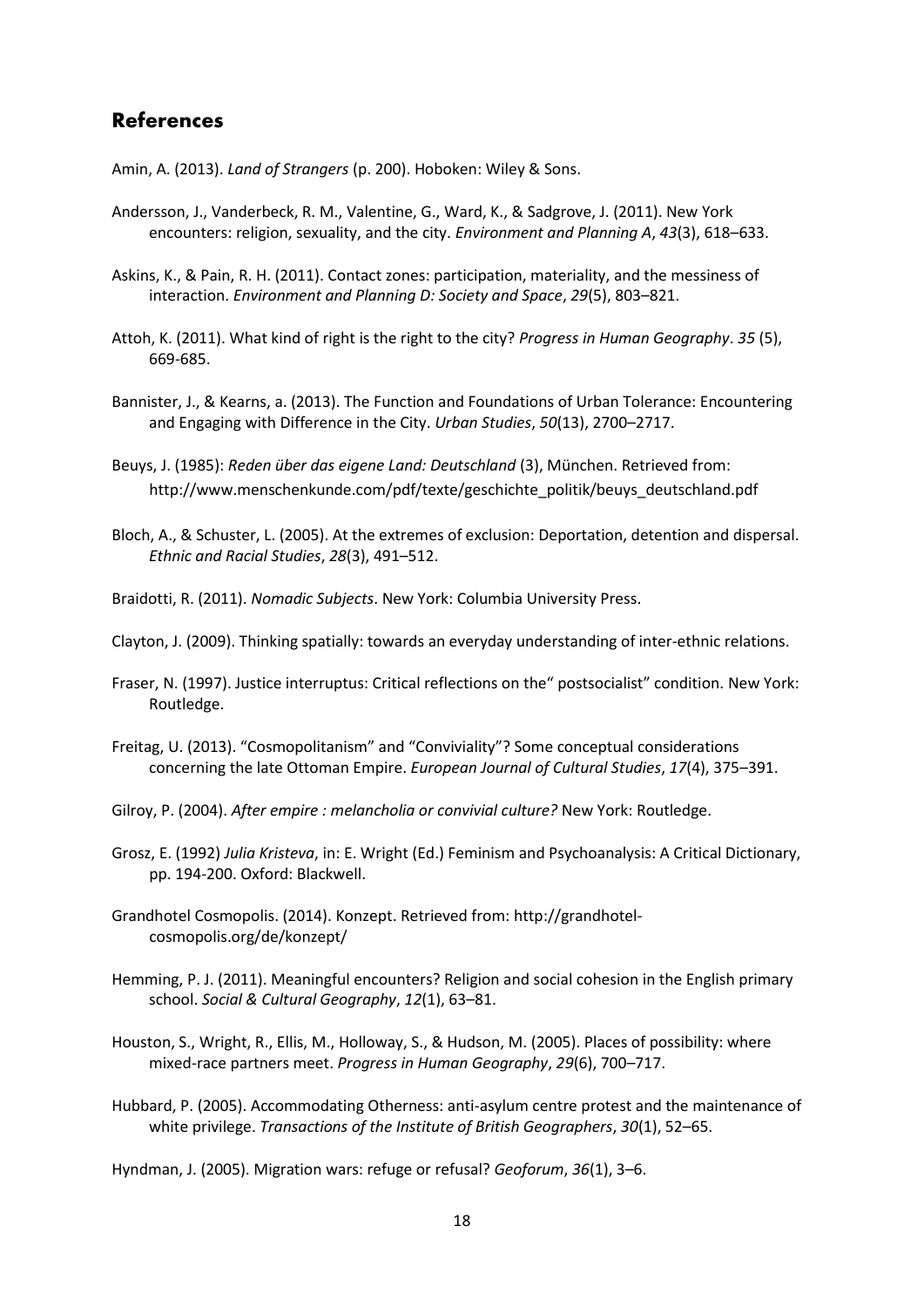Illich, I. (1973). *Tools for conviviality*. New York: Harper & Row.

Iveson, K. (2007). *Publics and the City*. Malden, MA: Blackwell Publishing.

- Laurier, E., & Philo, C. (2006a). Possible geographies : a passing encounter in a café. *Area*, 38(4), 353– 363.
- Laurier, E., & Philo, C. (2006b). Cold shoulders and napkins handed : gestures of responsibility. Transactions of the Institute of British Geographers, 31(2), 193–207.
- Lawson, V., & Elwood, S. (2013). Encountering Poverty: Space, Class, and Poverty Politics. Antipode, 00(0), 1–20.
- Lefebvre, H. (1996 [1967]) 'The Right to the City', in E. Kofman and E. Lebas (Eds.) Writings on Cities, (pp. 63–184). London: Blackwell
- Leitner, H. (2012). Spaces of Encounters: Immigration, Race, Class, and the Politics of Belonging in Small-Town America. *Annals of the Association of American Geographers*, *102*(4), 828–846.
- Matejskova, T., & Leitner, H. (2011). Urban encounters with difference : the contact hypothesis and immigrant integration projects in eastern Berlin. *Social & Cultural Geography*, *12*(7), 717–740.
- Merrifield, A. (2012). The politics of the encounter and the urbanization of the world. *City*, *16*(3), 269–283.
- Mitchell, D. (2003). *The right to the city: Social justice and the fight for public space*. New York: The Guilford Press. Retrieved from
- Mitchell, K. (2004). Geographies of identity: multiculturalism unplugged. *Progress in Human Geography*, *28*(5), 641–651.
- Mouffe, Chantal (2005). Some reflections on an agonistic approach to the public. In Bruno Latour & Peter Weibel (Eds.), *Making Things Public* (pp. 804-807). London: Mit Press
- Nagel, C. R., & Staeheli, L. A. (2009). Integration and the negotiation of " here " and " there ": the case of British Arab activists. *Social & Cultural Geography*, 9(4), 415–430.
- Nava, M. (2013). *Visceral Cosmopolitanism: Gender, Culture and the Normalization of Difference*. Oxford: Berg
- O'Doherty, K., & Lecouteur, A. (2007). "Asylum seekers", "boat people" and "illegal immigrants": Social categorisation in the media. *Australian Journal of Psychology*, 59(1), 1–12.
- Phillips, D. (2006). Parallel lives? Challenging discourses of British Muslim self-segregation. *Environment and Planning D: Society and Space*, *24*(1), 25–40.
- Sennett, R. (1996). *The Uses of Disorder: Personal Identity and City Life*. London: Faber and Faber
- Sennett, R. (2004). *Respect: the formation of character in an age of inequality*. New York: W.W. Norton & Company